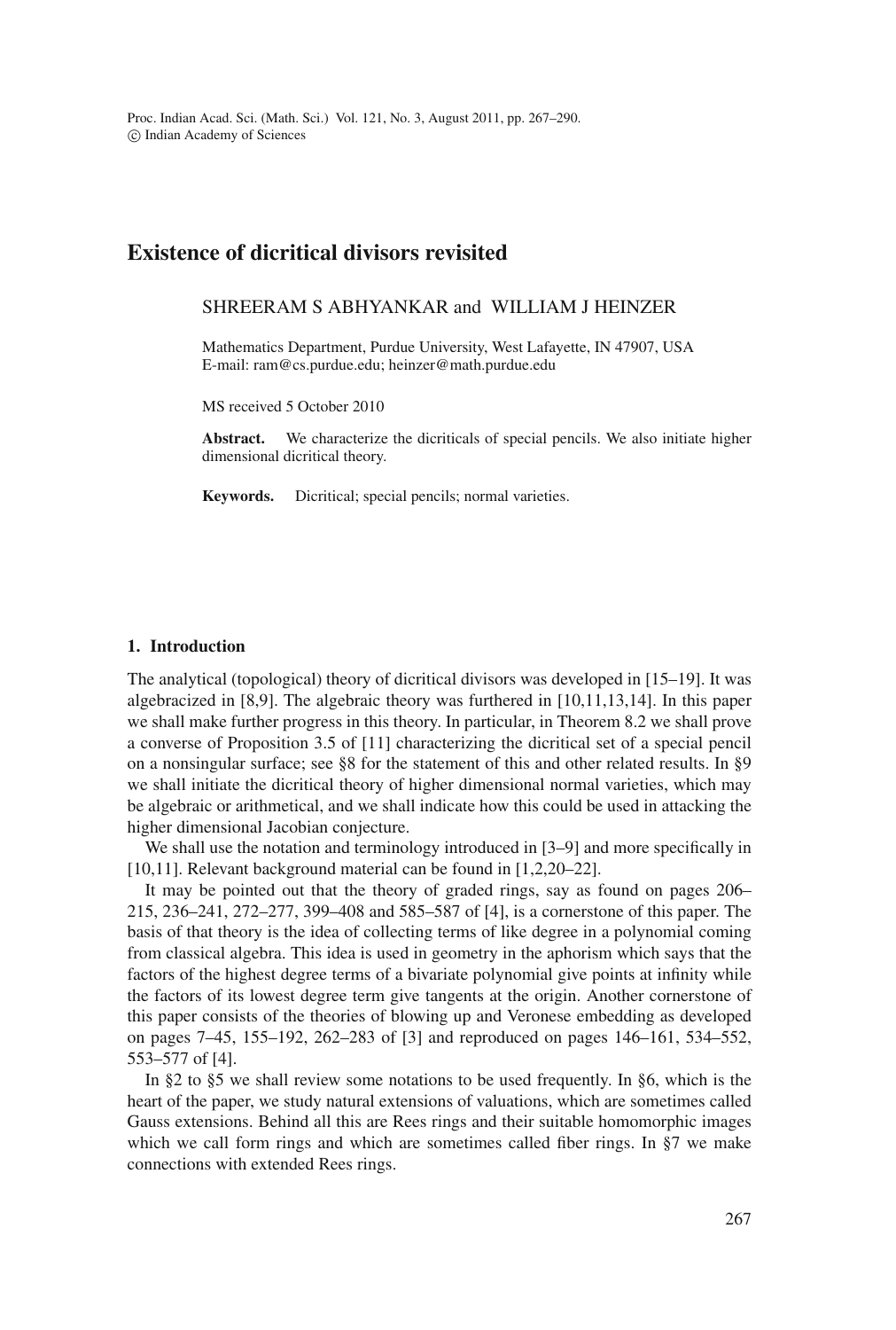## **2. Quasilocal rings**

Recall that a ring is commutative with 1. A quasilocal ring is a ring *S* with a unique maximal ideal *M*(*S*); by

$$
H_S: S \to H(S) = S/M(S),
$$

we denote the residue class epimorphism. A quasilocal ring *S* dominates a quasilocal ring *T* means *T* is a subring of *S* with  $M(T) = T \cap M(S)$ , and then we say that *S* is residually rational (respectively residually algebraic, residually transcendental, residually simple transcendental, residually almost simple transcendental, ...) over *T* if  $H(S)$  =  $H_S(T)$  (respectively  $H(S)$  is algebraic over  $H_S(T)$ ,  $H(S)$  is transcendental over  $H_S(T)$ ,  $H(S)$  is simple transcendental over  $H_S(T)$ ,  $H(S)$  is almost simple transcendental over  $H_S(T)$ , ...). Note that a field  $k^*$  is simple transcendental over a subfield k means  $k^* =$  $k(t)$  for some element *t* which is transcendental over *k*, and a field  $k^*$  is *almost simple transcendental* over a subfield *k* means *k*<sup>∗</sup> is simple transcendental over a finite algebraic field extension of *k*. A local ring is a noetherian quasilocal ring.

As usual  $\mathbb N$  (respectively  $\mathbb N_+$ ) denotes the set of all nonnegative (respectively positive) integers. The set of all nonzero elements in a ring *A* is denoted by *A*×.

For any set *U* of quasilocal domains and any  $i \in \mathbb{N}$ ,  $U_i$  denotes the set of all *i*-dimensional members of *U*.

For the definitions of dim(*R*), spec(*R*), mspec(*R*), ht<sub>R</sub> *J*, dpt<sub>R</sub> *J*, vspec<sub>*R*</sub> *J*, mvspec<sub>*R*</sub> *J* and nvspec<sub>R</sub>  $J$ , for a ring  $R$  and an ideal  $J$  in it, see pages 115 and 127 of [4]. Note that nvspec<sub>R</sub> *J* stands for the minimal spectrum of *J* in *R*, and its members are called the minimal primes of *J* in *R*. For the definition of vector space dimension

$$
[L:K]=\dim_K L,
$$

see page 9 of [4].

For the definition of coefficient set, coefficient ring, and coefficient field of a quasilocal ring, see the third paragraph of §3 of [10].

## **3. Modelic blowups**

Referring to pages 145–161 of [4], for the foundations of models, recall that:  $\mathfrak{V}(A) =$  ${A_P : P \in \text{spec}(A)}$  = the modelic spec of a domain *A*.  $S^{\mathfrak{N}}$  = the set of all members of  $\mathfrak{V}(\bar{S})$  which dominate *S* where  $\bar{S}$  is the integral closure of a quasilocal domain *S* in its quotient field QF(*S*).  $U^{\mathfrak{N}} = \cup_{B \in U} B^{\mathfrak{N}}$  for any set *U* of quasilocal domains.  $\mathfrak{W}(A, J) =$  $\bigcup_{0\neq x\in J}\mathfrak{V}(A[Jx^{-1}])$  = the modelic blowup of *A* at a nonzero ideal *J* in a domain *A*; note that  $Jx^{-1} = \{y/x : y \in J\}$ ; see pages 152–160 of [4].  $\mathfrak{W}(S, J)_i^{\Delta} =$  the set of all *i*-dimensional members of  $\mathfrak{W}(S, J)$  which dominates *S* where *J* is a nonzero ideal in a quasilocal domain *S* and  $i \in \mathbb{N}$ .  $\mathfrak{D}(S, J) = (\mathfrak{W}(S, J)_{1}^{\Delta})^{\mathfrak{N}}$  = the *dicritical set* of a nonzero ideal *J* in a quasilocal domain *S*; members of this set are called *dicritical divisors* of *J* in *S*.  $\bar{C}(A)$  = the set of all nonzero complete ideals in a normal domain *A*. See the second paragraph after (2.3) of [11] for the definitions of normal domain, simple ideal, valuation ideal, complete ideal, normal ideal and completion of an ideal.  $C(S)$  = the set of all  $M(S)$ -primary simple complete ideals in a normal local domain *S*. ord<sub>S</sub>a = max{ $d \in \mathbb{N}$  :  $a \in M(S)^d$  or  $a \subset M(S)^d$ } where *S* is a local ring and  $a \in S$  or  $a \text{ }\subset S$ , with the understanding that if  $a = 0$  or  $a \subset \{0\}$  then ord $s a = \infty$ . ord $s(\alpha/\beta) =$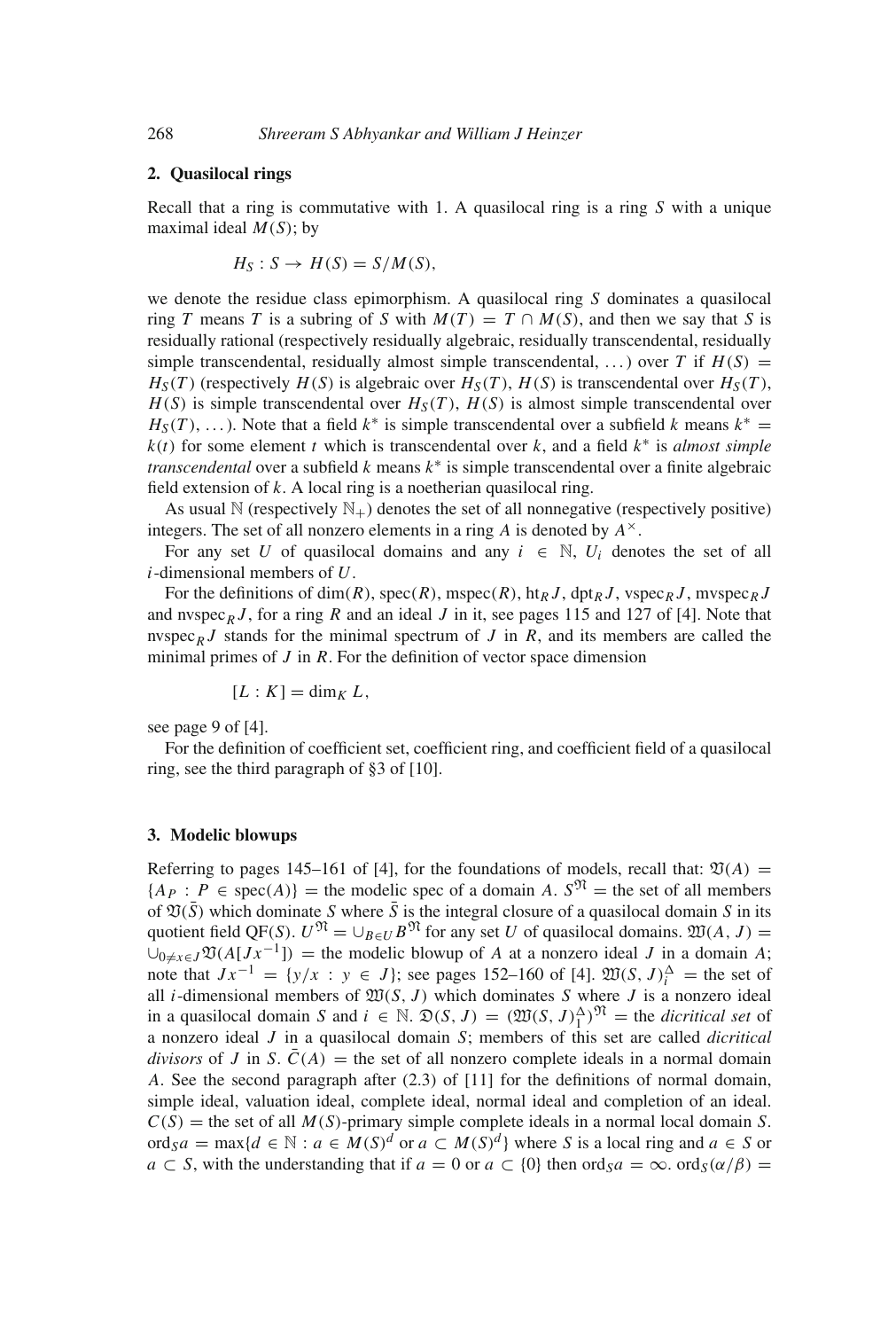(ord<sub>S</sub> $\alpha$ ) − (ord<sub>S</sub> $\beta$ ) for  $\alpha \neq 0 \neq \beta$  in a regular local domain *S*. DVR (discrete valuation ring) = one dimensional regular local domain.  $o(S)$  = the natural DVR of a positive dimensional regular local domain *S*, i.e., the DVR *V* with  $QF(V) = L = QF(S)$  such that ord<sub>*V*</sub> (*a*) = ord<sub>*S*</sub>(*a*) for all  $a \in L$ . *V*(*a*) = *v*(*a*) for all  $a \in L$  where  $v : L \to G \cup \{\infty\}$  is a valuation of a field *L* and *V* is its valuation ring. Note that  $V(a) = \infty$  or  $V(a) \in v(L^{\times})$ according as  $a = 0$  or  $a \neq 0$ ; see page 41 of [4]. Now let  $I \subset S$  where *S* is a noetherian subring of *L* with  $S \subset V$ . If  $I \subset \{0\}$  then we let  $V(I) = \infty$ . If  $I \nsubseteq \{0\}$  then we let  $V(I)$  be the unique element of  $v(L^{\times})$  such that for some  $0 \neq x \in I$  we have  $V(I) = v(x) \leq v(y)$ for all  $y \in I$ . Note that the noetherianness guarantees the existence of x. Also note that the equation  $V(I) = V(x)$  is equivalent to the equation  $IV = xV$ .

### **4. Graded rings**

Referring to pages 206–215 of [4], for the foundations of graded rings, recall that:  $E_R(I) = R[IZ]$  = the Rees ring of an ideal *I* in a nonnull ring *R* relative to *R* with variable *Z*. Note that *R*[*Z*] is the univariate polynomial ring as a naturally graded homogeneous ring with  $R[Z]_n$  = the set of all homogeneous polynomials of degree *n* including the zero polynomial, and *n* varying over N. Now  $E_R(I)$  is a graded subring of  $R[Z]$  with  $E_R(I)_n = \{gZ^n : g \in I^n\}$ , and every  $f \in E_R(I)$  can uniquely be written as a finite sum

$$
f = \sum_{n \in \mathbb{N}} f_n Z^n \quad \text{with} \quad f_n \in I^n. \tag{4.1}
$$

Details are in the third paragraph after  $(2.3)$  of  $[11]$  where you can also find the the definitions of: an element or subset of a nonnull ring *S* to be integral over an ideal *J* in a subring of *S*, the integral closure of *J* in *S*, and the reduction of an ideal.

 $F_R(I) = E_R(I)/M E_R(I)$  = the form ring of an ideal  $I \subset M = M(R)$  in a local ring *R* relative to *R* with variable *Z*. Note that  $ME_R(I)$  is a homogeneous ideal in  $E_R(I)$ and hence  $F_R(I)$  is a naturally graded homogeneous ring over the field  $R/M$ , and for its homogeneous *n*-th component  $F_R(I)_n$  we have a canonical *R*-epimorphism

$$
\mu_n: I^n \to F_R(I)_n \tag{4.2}
$$

with kernel  $MI<sup>n</sup>$ . Details are in the third paragraph after (2.3) of [11], where we slightly generalized the matter by letting *I* to be an ideal in a nonnull ring *R* with  $I \subset M$  = a nonunit ideal in *R*, and denoting the form ring by  $F_{(R,M)}(I)$ . Note that  $F_{(R,M)}(I)$  is isomorphic as a graded ring to the associated graded ring  $\text{grad}(R, I, M)$  of Definition (D3) on page 586 of [4].

#### **5. Quadratic transformations**

Let *R* be a two dimensional regular local domain with quotient field  $QF(R) = L$ . Recall that:

 $D(R)^{\Delta}$  = the set of all DVRs *V* with quotient field *L* such that *V* dominates *R* and is residually transcendental over  $R$ ; by [1,2] it follows that  $H(V)$  is almost simple transcendental over  $H_V(R)$ . Members of  $D(R)^{\Delta}$  are called prime divisors of *R*. QDT = Quadratic transformation or quadratic transform.  $Q_i(R)$  = the set of all two dimensional QDTs of *R*.  $Q(R) = \coprod_{j \in \mathbb{N}} Q_j(R)$  = the set of all two dimensional regular local domains which birationally dominate *R*, i.e., whose quotient field is *L* and which dominate *R*; proof of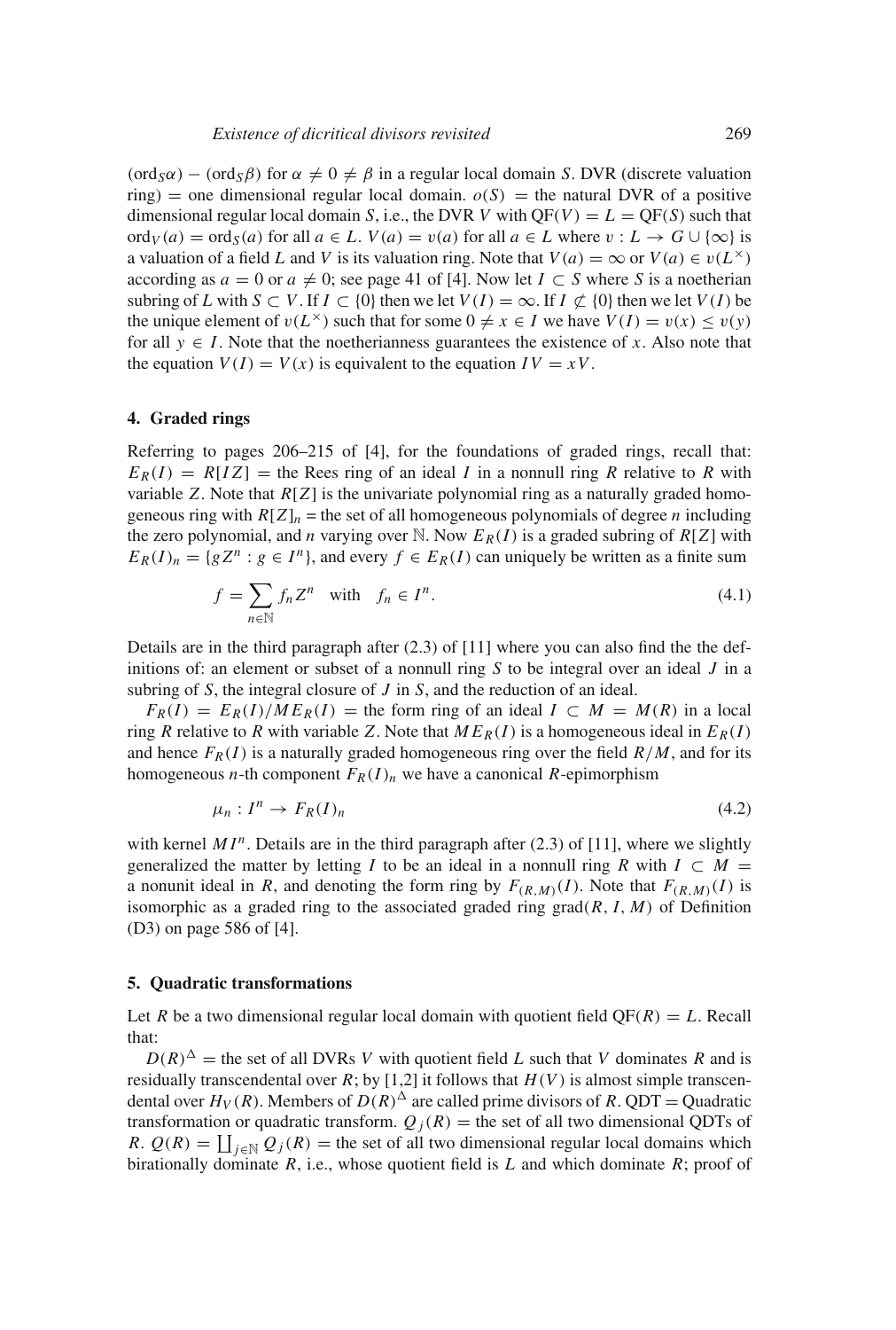the second equality in [1].  $o_R : Q(R) \to D(R)^{\Delta}$  is the bijective map given by  $S \mapsto o(S)$ . The QDT sequence of *R* along  $o(S)$  is the finite sequence  $(R_i)_{0 \le i \le v}$  with  $R_0 = R$  and  $R_v = S$  such that  $R_{i+1} \in Q_1(R_i)$  for  $0 \leq j \leq v$ . A finite QDT sequence of *R* means the QDT sequence of *R* along some  $V \in D(R)^{\Delta}$ . See proofs in [1].  $\zeta_R : D(R)^{\Delta} \to C(R)$ is the bijective map given in Appendix 5 of [22] which we call the Zariski map. Details are in §2 of [11].  $a_R(z)$  (respectively  $b_R(z)$ ,  $J_R(z)$ ,  $I_R(z)$ ) = the numerator (respectively denominator, first asociated, second associated) ideal of *z* in *R*. Details are in the fourth paragraph after (2.3) of [11].  $\mathfrak{D}(R, z)^{\sharp} \subset \mathfrak{D}(R, z)^{\flat} \subset \mathfrak{D}(R, z) = (\mathfrak{W}(R, J_R(z))^{\Lambda})^{\mathfrak{N}}$ , where  $\mathfrak{D}(R, z)^{\sharp}$  (respectively  $\mathfrak{D}(R, z)^{\flat}$ ,  $\mathfrak{D}(R, z)$ ) is the set of all *sharp dicritical divisors* (respectively *flat dicritical divisors, dicritical divisors*) of  $z$  in  $R$ , i.e., the set of those DVRs  $V \in D(R)^{\Delta}$  at which the element  $z \in L^{\times}$  is a residual transcendental generator (respectively residually a polynomial, residually transcendental) over *R*. We call  $\mathfrak{D}(R, z)^{\sharp}$ (respectively  $\mathfrak{D}(R, z)$ <sup>b</sup>,  $\mathfrak{D}(R, z)$ ) the *sharp dicritical set* (respectively the *flat dicritical set*, the *dicritical set*) of *z* in *R*. See the material starting with the second display in §2 of [10].

Geometrically speaking, we may visualize  $R$  to be the local ring of a simple point of an algebraic or arithmetical surface, and think of *z* as a *rational function* at that simple point which corresponds to the *local pencil* of curves  $a = ub$  at that point. We say that *z* generates a *special pencil at R* to mean that *b* can be chosen so that  $b = x^m$  for some  $x \in M(R) \setminus M(R)^2$  and  $m \in \mathbb{N}$ , i.e.,  $zx^m \in R$  for some  $x \in M(R) \setminus M(R)^2$  and  $m \in \mathbb{N}$ . We say that *z* generates a *semispecial pencil at R* to mean that *b* can be chosen so that  $b = x^m y^n$  for some x, y in  $M(R)$  and m, n in N with  $M(R) = (x, y)R$ , i.e.,  $zx^m y^n \in R$ for some *x*, *y* in  $M(R)$  and  $m, n$  in N with  $M(R) = (x, y)R$ . We say that *z* generates a *polynomial* or *nonpolynomial* pencil in *R* according as  $\mathfrak{D}(R, z) = \mathfrak{D}(R, z)$  or  $\mathfrak{D}(R, z) \neq 0$  $\mathfrak{D}(R, z)$ <sup>b</sup>. We say that *z* generates a *generating* or *nongenerating* pencil in *R* according as  $\mathfrak{D}(R, z) = \mathfrak{D}(R, z)^{\sharp}$  or  $\mathfrak{D}(R, z) \neq \mathfrak{D}(R, z)^{\sharp}$ . See the material starting with the second display in §2 of [10].

For a moment let *J* be a nonzero ideal in *R*. We call *J* a *pencil* (in *R*) if  $J = yJ_R(z)$ for some  $y \in R^{\times}$  and  $z \in L^{\times}$ , and we note that  $\mathfrak{D}(R, J) = \mathfrak{D}(R, z)$ . If *J* is a pencil with  $J = yJ_R(z)$  then we let  $\mathfrak{D}(R, J)^\sharp = \mathfrak{D}(R, z)^\sharp$  and  $\mathfrak{D}(R, J)^\flat = \mathfrak{D}(R, z)^\flat$ , and if *J* is not a pencil then we let  $\mathfrak{D}(R, J)^{\sharp} = \mathfrak{D}(R, J)^{\flat} = \emptyset$ . Note that now we have

$$
\mathfrak{D}(R, J)^{\sharp} \subset \mathfrak{D}(R, J)^{\flat} \subset \mathfrak{D}(R, J) = \big(\mathfrak{W}(R, J)_{1}^{\Delta}\big)^{\mathfrak{N}}.
$$

We say that *J* is a *polynomial* or *nonpolynomial* ideal in *R* according as  $J = yJ_R(z)$  for some  $y \in R^{\times}$  and  $z \in L^{\times}$  such that *z* generates a polynomial or nonpolynomial pencil in *R*. We say that *J* is a *generating* or *nongenerating* ideal in *R* according as  $J = yJ_R(z)$ for some  $y \in R^{\times}$  and  $z \in L^{\times}$  such that *z* generates a generating or nongenerating pencil in *R*. In the last two sentences we may say *pencil* instead of ideal. Regardless of whether *J* is a pencil or not, we say that *J* is *primary* to mean that the ideal *J* is *M*(*R*)-primary. We say that *J* is *special* (respectively *semispecial*) *at R* if  $J = yJ_R(z)$  for some  $y \in$  $R^{\times}$  and  $z \in L^{\times}$  such that *z* generates a special (respectively semispecial) pencil at *R*. We put

$$
\begin{cases}\n\mathfrak{B}(R, J)^{\sharp} = \{o_R^{-1}(V) : V \in \mathfrak{D}(R, J)^{\sharp}\} \\
\mathfrak{B}(R, J)^{\flat} = \{o_R^{-1}(V) : V \in \mathfrak{D}(R, J)^{\flat}\} \\
\mathfrak{B}(R, J) = \{o_R^{-1}(V) : V \in \mathfrak{D}(R, J)\} \\
\mathfrak{Q}(R, J) = \{T \in Q(R) : (R, T)(J) \text{ is not principal}\}\n\end{cases}
$$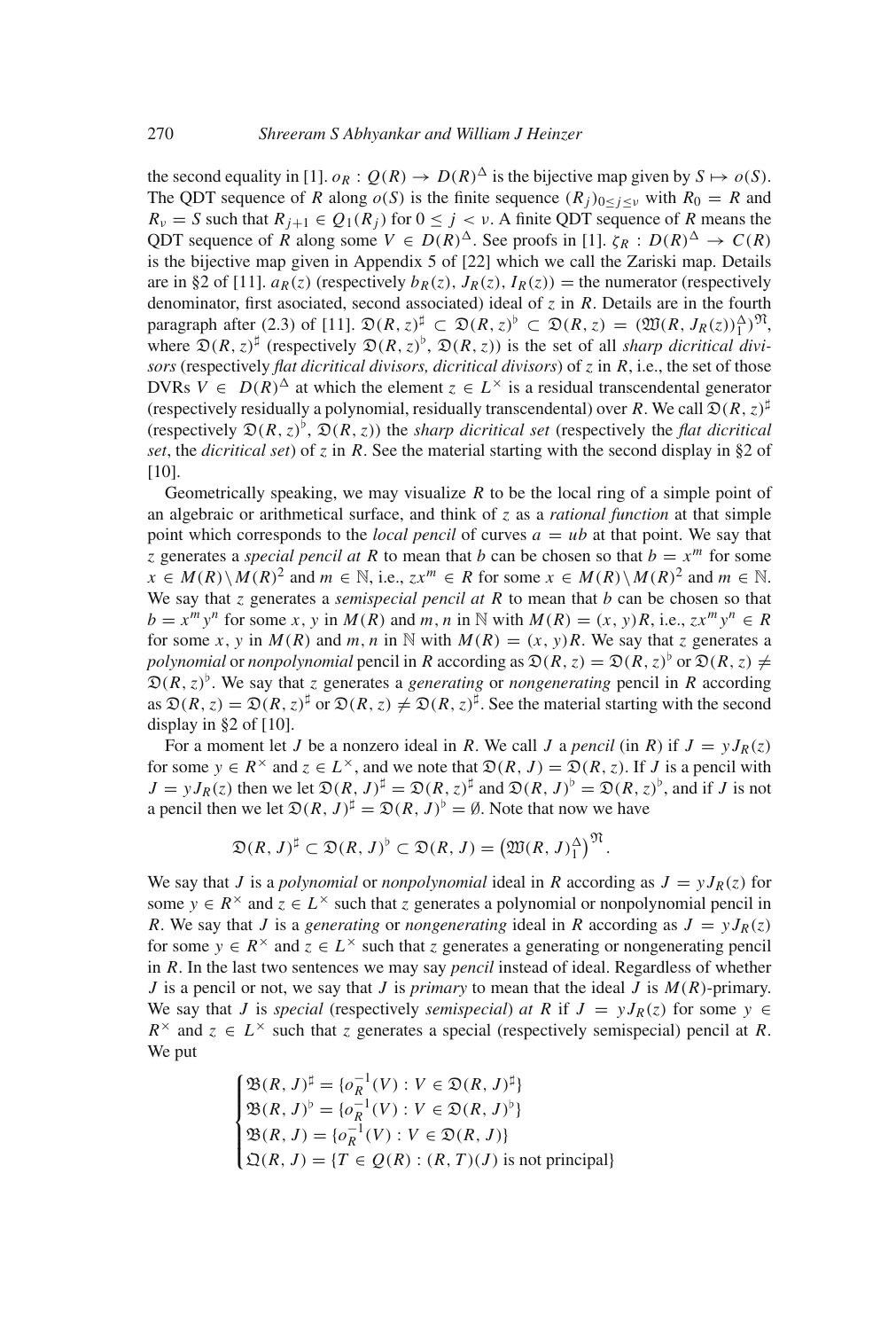and we note that  $\mathfrak{Q}(R, J)$  is a finite set (for a proof see Proposition 2 on page 367 of [22]) with

$$
\mathfrak{B}(R, J)^{\sharp} \subset \mathfrak{B}(R, J)^{\flat} \subset \mathfrak{B}(R, J) \subset \mathfrak{Q}(R, J) \subset \mathcal{Q}(R).
$$

We say that *J goes through* the members of  $Q(R, J)$  but not through the members of  $Q(R) \setminus \mathfrak{Q}(R, J)$ . See the middle of §2 of [10].

#### **6. Natural extensions of valuations**

Let *Y* be an indeterminate over a field *L*. Let  $v: L \to G \cup \{\infty\}$  be a valuation of *L*. By (J4) to (J9) on pages 79–80 of [4] we get a unique valuation  $w : L(Y) \to G \cup \{\infty\}$  of *L*(*Y*) such that for all  $\sum_{i \in \mathbb{N}} a_i Y^i \in L[Y]$  with  $a_i \in L$  we have

$$
w\left(\sum_{i\in\mathbb{N}}a_iY^i\right)=\min\{v(a_i):i\in\mathbb{N}\}\tag{6.1}
$$

with the understanding that  $w(0) = \infty$ . We call w the *natural extension* of v to  $L(Y)$ ; see [12]. We rename the valuation rings  $R_v$  and  $R_w$  by putting

 $V = R_v$  and  $W = R_w$ 

and we call *W* the *natural extension* of *V* to  $L(Y)$ . Note that if v is real discrete, i.e., if  $G = v(L^{\times}) = \mathbb{Z}$ , then *V* and *W* are DVRs.

Let *R* be a noetherian domain with quotient field *L*. Let *I* be a nonzero ideal in *R*. Let

$$
E = E_R(I) = R[IZ] = \sum_{n \in \mathbb{N}} E_n
$$
 = the Rees ring of *I*.

Assume that  $R \subset V$ . We claim that there exists a unique valuation

$$
w': L(Z) \to G \cup \{\infty\}
$$

such that, for all  $0 \neq f \in E$ , in the notation of (4.1) we have

$$
w'(f) = \min\{v(f_n) - nV(I) : n \in \mathbb{N} \text{ with } f_n \neq 0\}.
$$
 (6.2)

Namely, we can take  $0 \neq x \in I$  with  $V(x) = V(I)$ , and for any such *x*, upon letting *Y* = *x Z*, by (6.1) and (6.2) we get

$$
w' = w.\t\t(6.3)
$$

So we call w the  $(R, I)$ -extension of v to  $L(Z)$  and we call W the  $(R, I)$ -extension of V to  $L(Z)$ .

Let *A* be a noetherian domain with quotient field *L*, and let us consider the meromorphic polynomial ring  $B = A[Y, Y^{-1}]$ . Also consider the multiplicative set  $M^* =$  $\{1, Y, Y^2, \ldots\}$  in the usual polynomial ring  $B^* = A[Y]$ . By T(30.1) on page 233 of [4] we see that

for any 
$$
P \in \text{spec}(A)
$$
 we have:  
\n
$$
PB^* \in \text{spec}(B^*) \text{ with } M^* \cap (PB^*) = \emptyset
$$
\nand  $P = A \cap (PB^*)$  with  $\text{ht}_A P = \text{ht}_{B^*}(PB^*)$ . (6.4)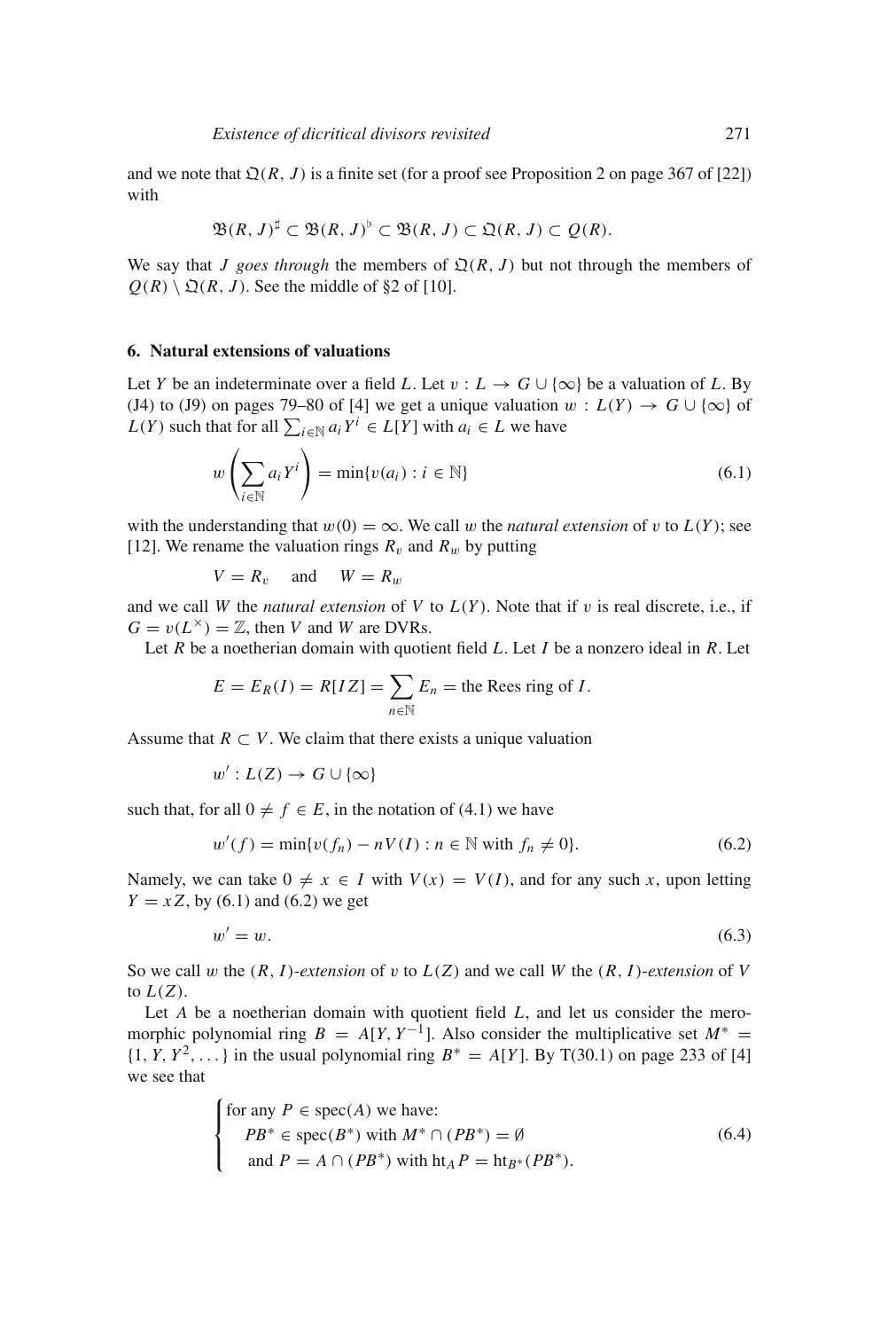Clearly *B* equals the localization  $B_{M^*}^*$  and hence by taking  $(B^*, M^*) = (R, S)$  in (T12) on page 139 of [4] we get

$$
\begin{cases}\n\text{for any } Q^* \in \text{spec}(B^*) \text{ with } M^* \cap Q^* = \emptyset \text{ we have:} \\
Q^*B \in \text{spec}(B) \text{ with } M^* \cap (Q^*B) = \emptyset \\
\text{ and } Q^* = B^* \cap (Q^*B) \text{ with } \text{ht}_{B^*}Q^* = \text{ht}_B(Q^*B).\n\end{cases} \tag{6.5}
$$

Taking  $Q^* = PB^*$  in (6.5), by (6.4) and (6.5) we see that

for any 
$$
P \in \text{spec}(A)
$$
 we have:  
\n
$$
PB \in \text{spec}(B) \text{ with } M^* \cap (PB) = \emptyset
$$
\nand  $P = A \cap (PB)$  with  $\text{ht}_A P = \text{ht}_B(PB)$ . (6.6)

Since every element of  $L[Y, Y^{-1}]$  lands in  $L[Y]$  after we multiply it by a high enough power of *Y*, by (6.1) it follows that for any  $\sum_{i \in \mathbb{Z}} a_i Y^i \in L[Y, 1/Y]^{\times}$  with  $a_i \in L$  we have

$$
w\left(\sum_{i\in\mathbb{Z}}a_iY^i\right)=\min\{v(a_i):i\in\mathbb{Z}\}.
$$
\n(6.7)

Note that if  $A \subset V$  then, upon letting  $P = A \cap M(V)$  and  $Q = B \cap M(W)$ , we clearly have  $P = A \cap Q \in \text{spec}(A)$  with  $Q \in \text{spec}(B)$ , and by (6.7) we get  $B \subset W$  with  $PB = Q$ . Therefore by (6.6) it follows that

\n if 
$$
A \subset V
$$
 then,\n   
\n upon letting  $P = A \cap M(V)$  and  $Q = B \cap M(W)$ , we have:\n   
\n $B \subset W$  with  $P = A \cap Q \in \text{spec}(A)$  and  $M^* \cap Q = \emptyset$ \n  
\n and  $Q = PB \in \text{spec}(B)$  with  $\text{ht}_A P = \text{ht}_B Q$ .\n

Having separately dealt with the strands of the two subdomains *R* and *A* of *L*, let us now weave them together.

*Lemma* 6.9*.* Assume that  $Y = xZ$  and  $A = R[Ix^{-1}]$  where  $0 \neq x \in I$  is such that  $V(x) = V(I)$ *. Then* 

$$
A \subset V \quad and \quad E \subset B \subset W \tag{1}
$$

*and*

$$
M^* \text{ is a multiplicative set in } E \text{ with } E_{M^*} = B \tag{2}
$$

*and upon letting*

$$
P = A \cap M(V)
$$
 and  $Q = B \cap M(W)$  and  $P^* = E \cap M(W)$ 

*we have*

$$
P^* \in \text{spec}(E) \tag{3}
$$

*and*

$$
P = A \cap Q \in \text{spec}(A) \text{ with } Q \in \text{spec}(B) \tag{4}
$$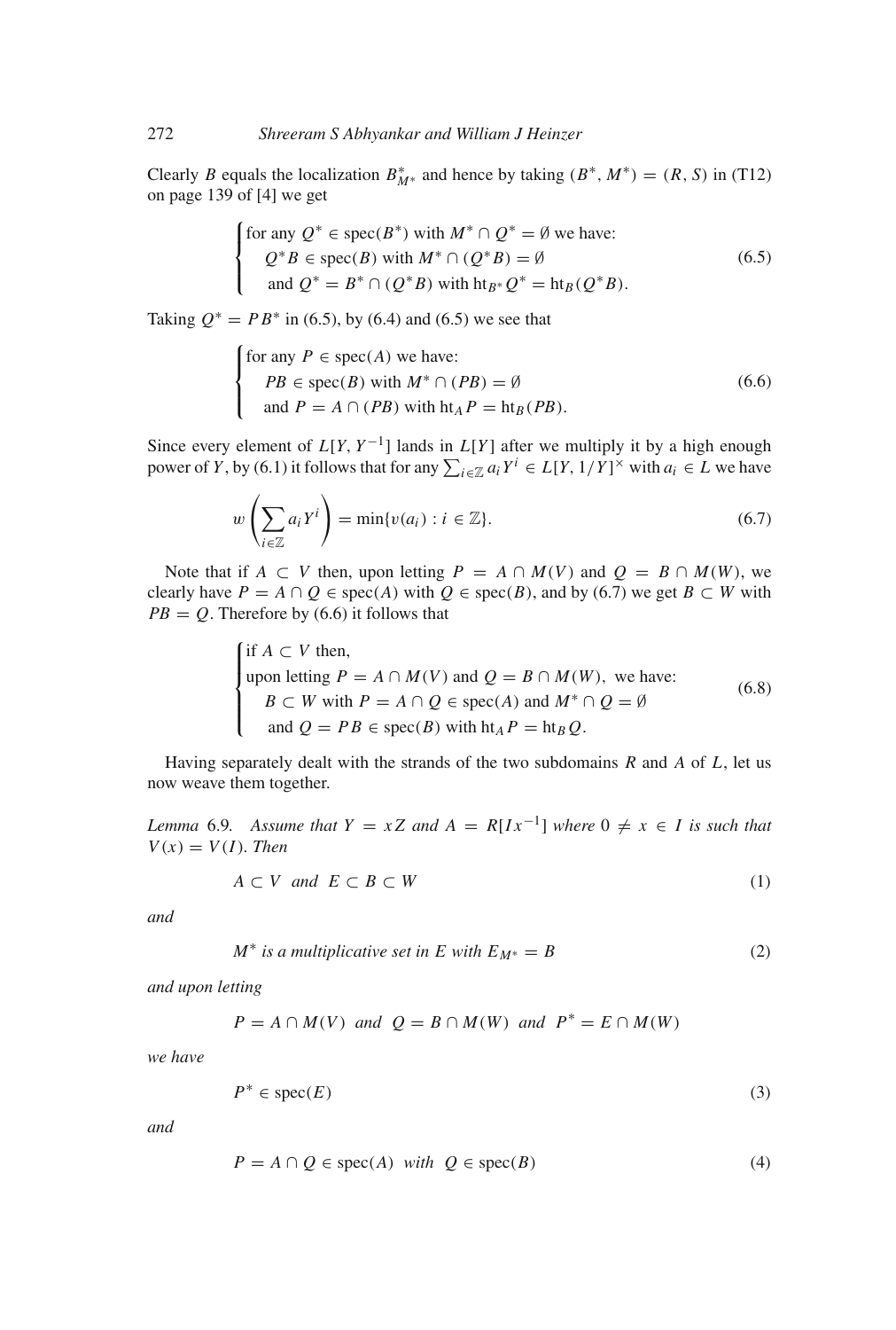*and*

$$
M^* \cap Q = \emptyset \tag{5}
$$

*and*

$$
PB = Q = P^*B \text{ with } \text{ht}_A P = \text{ht}_B Q = \text{ht}_E P^*.
$$
 (6)

*Finally, if*  $V \in (\mathfrak{W}(R, I)_1)^{\mathfrak{N}}$  *then we have* 

$$
ht_A P = ht_B Q = ht_E P^* = 1.
$$
\n(7)

*Proof.* Clearly  $A \subset V$  and hence by (6.8) we get  $B \subset W$ .

Now  $Y = xZ \in E_1 \subset E$  and hence  $M^*$  is a multiplicative set in E. Every element of *E*<sub>1</sub> can be written as *yZ* with *y* ∈ *I*, and we have  $yZ = (yx^{-1})Y$  with  $yx^{-1} \in A$ and hence  $E_1 \subset A[Y]$ . Also  $E_0 = R \subset A$  and therefore  $E \subset A[Y]$ . Consequently  $E_{M^*} = E[Y^{-1}] \subset A[Y, Y^{-1}] = B.$ 

To prove the reverse inclusion, note that  $R \subset E$  and for every  $y \in I$  we have  $(yx^{-1})Y = yZ \in E_1 \subset E$ . Consequently, for every *a* ∈ *A* we have  $aY^m \in E$  for some *m* ∈ *N*. Therefore *B* = *A*[*Y*, *Y*<sup>-1</sup>] ⊂ *E*[*Y*<sup>-1</sup>] = *E<sub>M</sub>*∗.

This proves (1) and (2). Now (3) and (4) are obvious.

By  $(6.8)$  we get  $(5)$ . By  $(6.8)$  we also get the first equalities in the two assertions

$$
PB = Q = Q^*B \text{ and } ht_A P = ht_B Q = ht_E Q^*
$$

of  $(6)$ , whereas the second equalities in these assertions follow from  $(2)$ ,  $(4)$  and  $(5)$ , by invoking (T12) on page 139 of [4]. This proves (6).

If  $V \in (\mathfrak{W}(R, I)_1)^{\mathfrak{N}}$  then clearly ht<sub>A</sub>  $P = 1$ , and hence by (3) and (6) we get (7).

*Remark* 6.9*.* The above proof is not difficult but, because of the mixing of two strands, it is certainly subtle. Thus first we go up the ladder  $A \subset B^* \subset B$  with prime ideals  $P \subset$ *Q*<sup>∗</sup> ⊂ *Q* and then down the ladder  $R \subset E \subset B$  with prime ideals  $R \cap M(V) \subset P^* \subset Q$ . This enables us to compare the ideal theories of the two seemingly uncomparable rings *A* and *E*, neither of which is contained in the other. This subtlety is accentuated in the proof of the following Lemma 6.11. The subtlety of these proofs reminds me of the engraving which I had seen in Fine Hall of Princeton University Mathematics Department citing Einstein's quotation "Raffiniert ist der Herr Gott, aber boshaft ist er nicht."

#### DEFINITION–OBSERVATION 6.10

Inspired by Lemma 6.9(7), for any nonzero ideals  $J \subset M$  in a domain *S* and any  $i \in \mathbb{N}$ we put  $\mathfrak{W}(S, J, M)_i^{\Delta}$  = the set of all *i*-dimensional members *T* of  $\mathfrak{W}(S, J)$  such that *M* ⊂ *M*(*T*). We also put  $\mathfrak{D}(S, J, M) = (\mathfrak{W}(S, J, M)^{\Delta}_{1})^{\mathfrak{N}}$  which we call the *dicritical set* of (*J*, *M*) in *S*, and we call its members the *dicritical divisors* of (*J*, *M*) in *S*.

We make the following observations concerning these concepts.

(I) If *N* is an ideal in *S* with *J* ⊂ *N* such that rad<sub>*SN*</sub> = rad<sub>*SM*</sub> then we have  $\mathfrak{W}(S, J, N)_{i}^{\Delta} = \mathfrak{W}(S, J, M)_{i}^{\Delta}$  and  $\mathfrak{D}(S, J, N) = \mathfrak{D}(S, J, M)$ . If  $M = S$  then  $\mathfrak{W}(S, J, M)_i^{\Delta} = \emptyset$  and  $\mathfrak{D}(S, J, M) = \emptyset$ .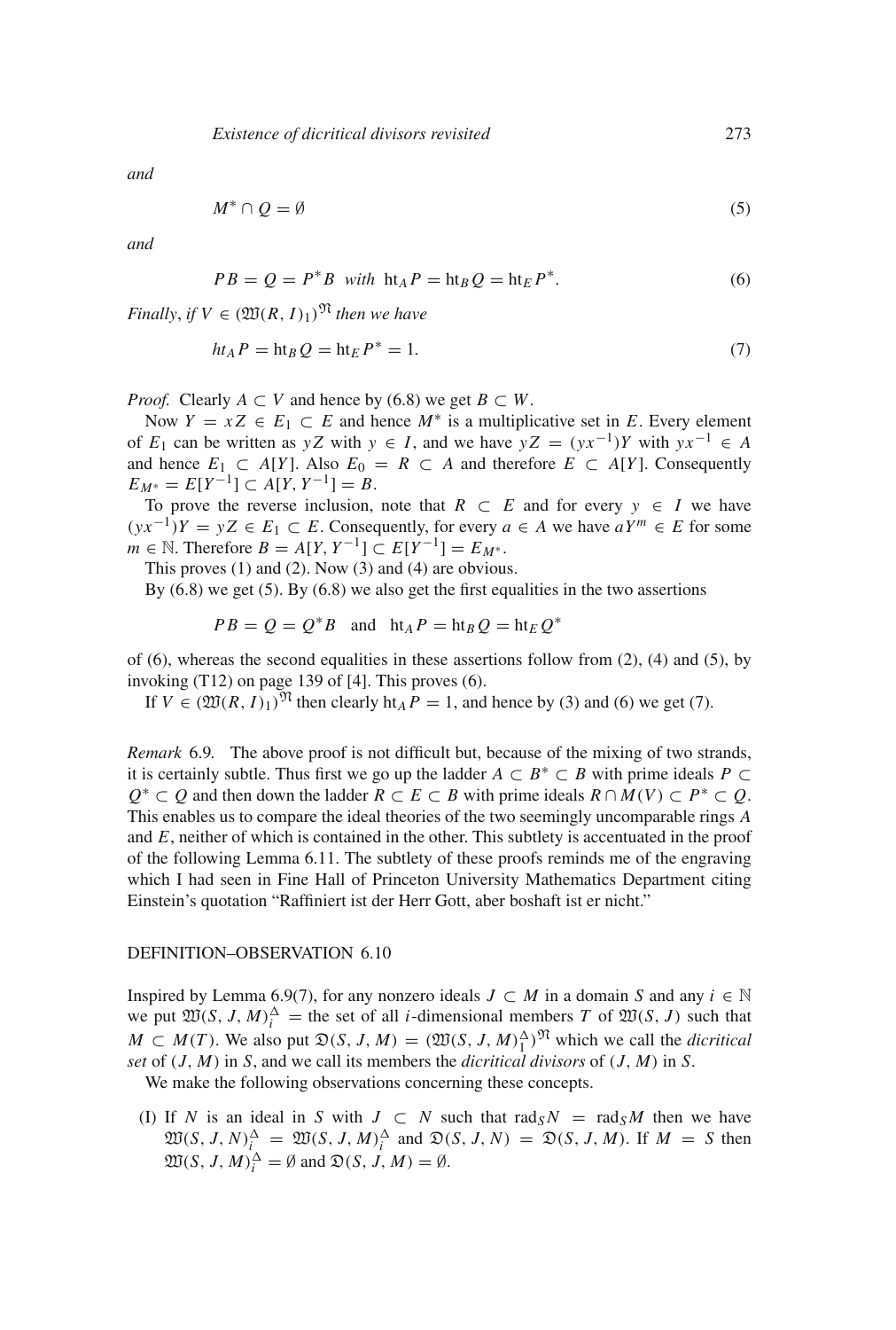- (II) If *S* is quasilocal and  $M = M(S)$  then  $\mathfrak{W}(S, J, M)_i^{\Delta} = \mathfrak{W}(S, J)_i^{\Delta}$  and  $\mathfrak{D}(S, J, M) = \mathfrak{D}(S, J).$
- (III) If *R* is a noetherian domain and  $I \subset M$  are nonzero nonunit ideals in *R* then  $\mathfrak{D}(R, I, M)$  is a finite set of DVRs. As in  $(5.6)($ <sup>+\*</sup>) of [8], this follows from  $(33.10)$ on page 118 of [20] or (33.2) on page 115 of [20]. Upon letting  $V_1, \ldots, V_h$  be all the distinct members of  $\mathfrak{D}(R, I, M)$  and upon letting  $W_1, \ldots, W_h$  be their respective  $(R, I)$ -extension to  $L(Z)$ , it follows that  $W_1, \ldots, W_h$  are distinct DVRs with *E*  $\subset$  *W<sub>j</sub>* for  $1 \le j \le h$ . Note that if *M*  $\subset$  rad<sub>*R*</sub>*I* then clearly *h* > 0.

*Lemma* 6.11*. Assume that R is a normal noetherian domain and let I be any nonzero nonunit normal ideal in R. Then E is a normal noetherian domain with*  $\mathfrak{W}(R, I)^{\mathfrak{N}} =$  $\mathfrak{W}(R, I)$ ,  $\mathfrak{D}(R, I, I)$  *is a nonempty finite set of DVRs, and upon letting*  $V_1, \ldots, V_h$  *be all the distinct members of*  $\mathfrak{D}(R, I, I)$ , *and upon letting*  $W_1, \ldots, W_h$  *be their respective*  $(R, I)$ *-extensions to*  $L(Z)$ *, we have that*  $W_1, \ldots, W_h$  *are distinct DVRs with*  $E \subset W_i$  *for*  $1 \leq j \leq h$ .

*Moreover*, *upon letting*

$$
P_j^* = E \cap M(W_j), \quad \bar{P}_j^* = E \cap (IW_j) \quad \text{and} \quad J_j = R \cap (IV_j)
$$

*we have that*  $P_1^*, \ldots, P_h^*$  *are all the distinct members of*  $\text{nspec}_E(IE)$  *and* 

$$
ht_E P_j^* = 1 \quad with \quad E_{P_j^*} = W_j \quad and \quad \bar{P}_j^* \text{ is } P_j^* \text{-primary.}
$$

*for*  $i \leq j \leq h$ *. Furthermore,* 

 $IE = \bar{P}_1^* \cap \cdots \cap \bar{P}_h^*$ 

*is the unique irredundant primary decomposition of I E in E*, *and we have*

$$
I = J_1 \cap \cdots \cap J_h \quad with \quad J_j = R \cap \bar{P}_j^* \quad for \quad 1 \le j \le h.
$$

*Now assume that*  $Y = xZ$  *and*  $A = R[Ix^{-1}]$  *where*  $0 \neq x \in R$  *is such that*  $V_i(x) =$  $V_j(I)$  *for all j in a nonempty subset*  $\Lambda$  *of*  $\{1, \ldots, h\}$ *. Then A and B are normal noetherian domains with*  $A ⊂ V_j$  *and*  $E ⊂ B ⊂ W_j$  *for all*  $j ∈ Λ$ *. Moreover, upon letting*  $P_j =$ *A* ∩ *M*(*V<sub>j</sub>*) *with*  $\overline{P}_j$  = *A* ∩ (*IV<sub>j</sub>*) *and*  $Q_j$  = *B* ∩ *M*(*W<sub>j</sub>*) *with*  $\overline{Q}_j$  = *B* ∩ (*IW<sub>j</sub>*), *for all*  $j \neq j'$  *in*  $\Lambda$  *we have* 

$$
P_j \neq P_{j'}
$$
 with  $\bar{P}_j \neq \bar{P}_{j'}$  and  $Q_j \neq Q_{j'}$  with  $\bar{Q}_j \neq \bar{Q}_{j'}$ .

*Furthermore, for all*  $j \in \Lambda$  *we have that* 

$$
xA = IA \subset P_j \in \text{nvspec}_A(IA) \quad and \quad xB = IB \subset Q_j \in \text{nvspec}_B(IB)
$$

*and*

$$
ht_A P_j = 1
$$
 with  $A_{P_j} = V_j$  and  $\bar{P}_j$  is  $P_j$ -primary

*and*

ht<sub>B</sub> 
$$
Q_j = 1
$$
 with  $B_{Q_j} = W_j$  and  $\overline{Q}_j$  is  $Q_j$ -primary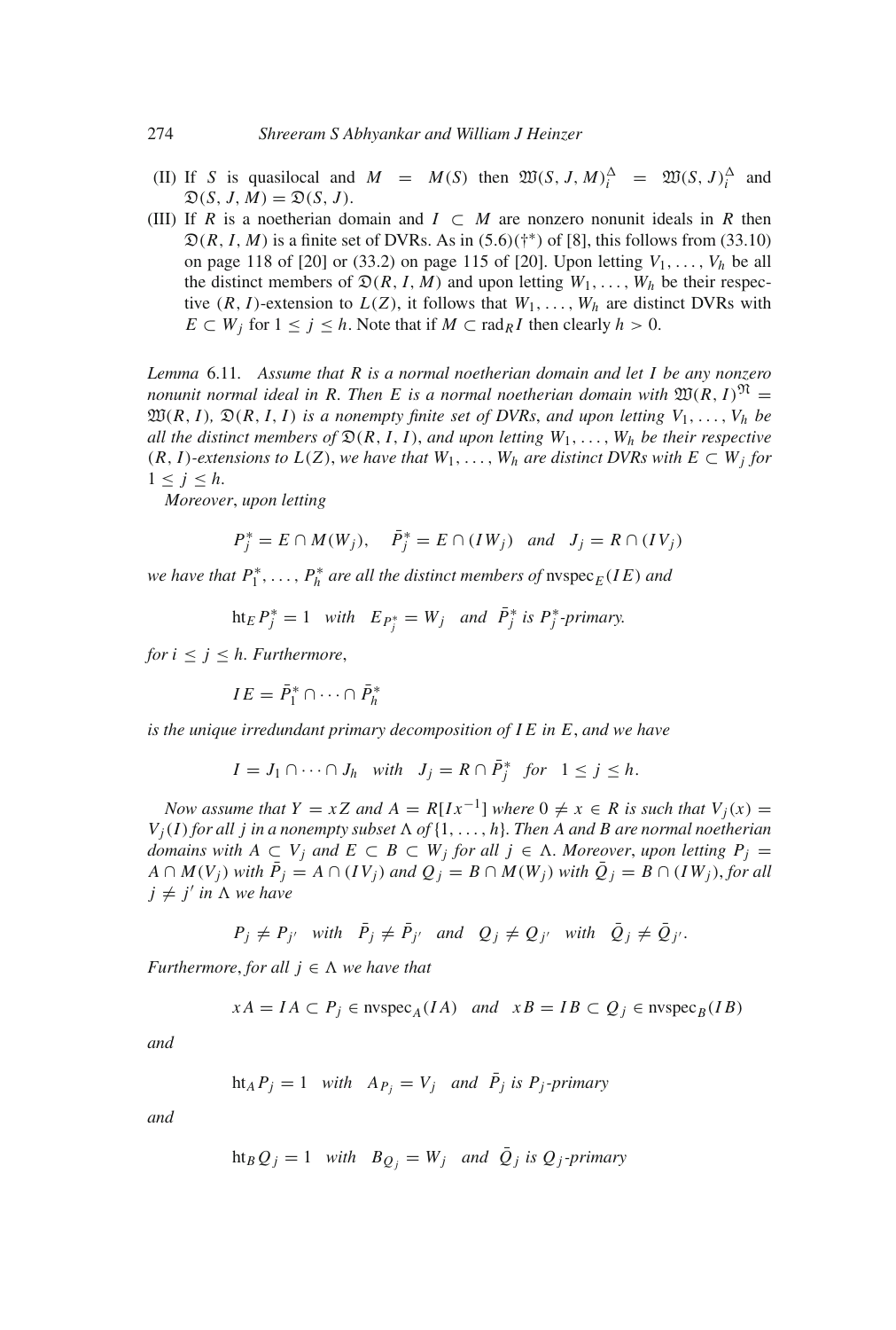*and*

$$
P_j B = Q_j = P_j^* B \quad with \quad P_j = A \cap Q_j \quad and \quad P_j^* = E \cap Q_j
$$

*and*

$$
\overline{P}_j B = \overline{Q}_j = \overline{P}_j^* B \quad with \quad \overline{P}_j = A \cap \overline{Q}_j \quad and \quad \overline{P}_j^* = E \cap \overline{Q}_j.
$$

*Finally, if for all l* ∈ {1, ..., *h*}  $\setminus \Lambda$  *we have*  $V_l(x) \neq V_l(I)$ *, then* 

$$
IA = \cap_{j \in \Lambda} \bar{P}_j \quad and \quad IB = \cap_{j \in \Lambda} \bar{Q}_j
$$

*are the unique irredundant primary decompositions of I A and I B in A and B respectively*, *and we have*

nvspec<sub>A</sub>
$$
(IA) = {P_j : j \in \Lambda}
$$
 and nvspec<sub>B</sub> $(IB) = {Q_j : j \in \Lambda}$ .

*Proof.* By (8.1)(VI) of [13] and the above Lemma 6.9(III) we see that *E* is a normal noetherian domain with  $\mathfrak{W}(R, I)^\mathfrak{N} = \mathfrak{W}(R, I), \mathfrak{D}(R, I, I)$  is a nonempty finite set of DVRs, and upon letting  $V_1, \ldots, V_h$  be all the distinct members of  $\mathfrak{D}(R, I, I)$ , and upon letting  $W_1, \ldots, W_h$  be their respective  $(R, I)$ -extensions to  $L(Z)$ , we have that *W*<sub>1</sub>, ..., *W*<sub>h</sub> are distinct DVRs with  $E \subset W_j$  for  $1 \leq j \leq h$ .

For  $1 \leq j \leq h$ , let

$$
P_j^* = E \cap M(W_j), \quad \bar{P}_j^* = E \cap (IW_j) \quad \text{and} \quad J_j = R \cap (IV_j)
$$

but let us postpone considering the rest of the second paragraph.

Turning to the third paragraph: Now assume that  $Y = xZ$  and  $A = R[Ix^{-1}]$  where  $0 \neq x \in R$  is such that  $V_i(x) = V_i(I)$  for all *j* in a nonempty subset  $\Lambda$  of  $\{1, \ldots, h\}$ . Then for all  $j \in \Lambda$  we clearly have  $A \subset V_j$  and hence  $B \subset W_j$ . For all  $j \in \Lambda$ , let

$$
P_j = A \cap M(V_j) \text{ with } \overline{P}_j = A \cap (IV_j)
$$

and

$$
Q_j = B \cap M(W_j)
$$
 with  $\overline{Q}_j = B \cap (IW_j)$ .

Given any  $j \in \Lambda$ , by taking  $V = V_j$  in (6.9) we see that

$$
M^* \text{ is a multiplicative set in } E \text{ with } E_{M^*} = B \text{ and } E \subset B \subset W_j \tag{1}
$$

and

$$
\begin{cases}\nP_j = A \cap Q_j \in \text{spec}(A) \text{ with } Q \in \text{spec}(B) \text{ and } P_j^* = E \cap Q \in \text{spec}(E) \\
\text{and } P_j B = Q_j = P_j^* B \text{ with } \text{ht}_A P_j = \text{ht}_B Q_j = \text{ht}_E P_j^* = 1.\n\end{cases}
$$
\n(2)

Since  $E$  is a normal noetherian domain, by (1) we see that  $B$  is also a normal noetherian domain. Now  $B = A[Y, Y^{-1}]$  tells us that  $QF(A) = L \subset L(Y) = QF(B)$  with  $L \cap B =$ *A*, and hence the normality of *B* yields the normality of *A*. Thus

all the three rings  $A, B, E$  are normal noetherian domains.  $(3)$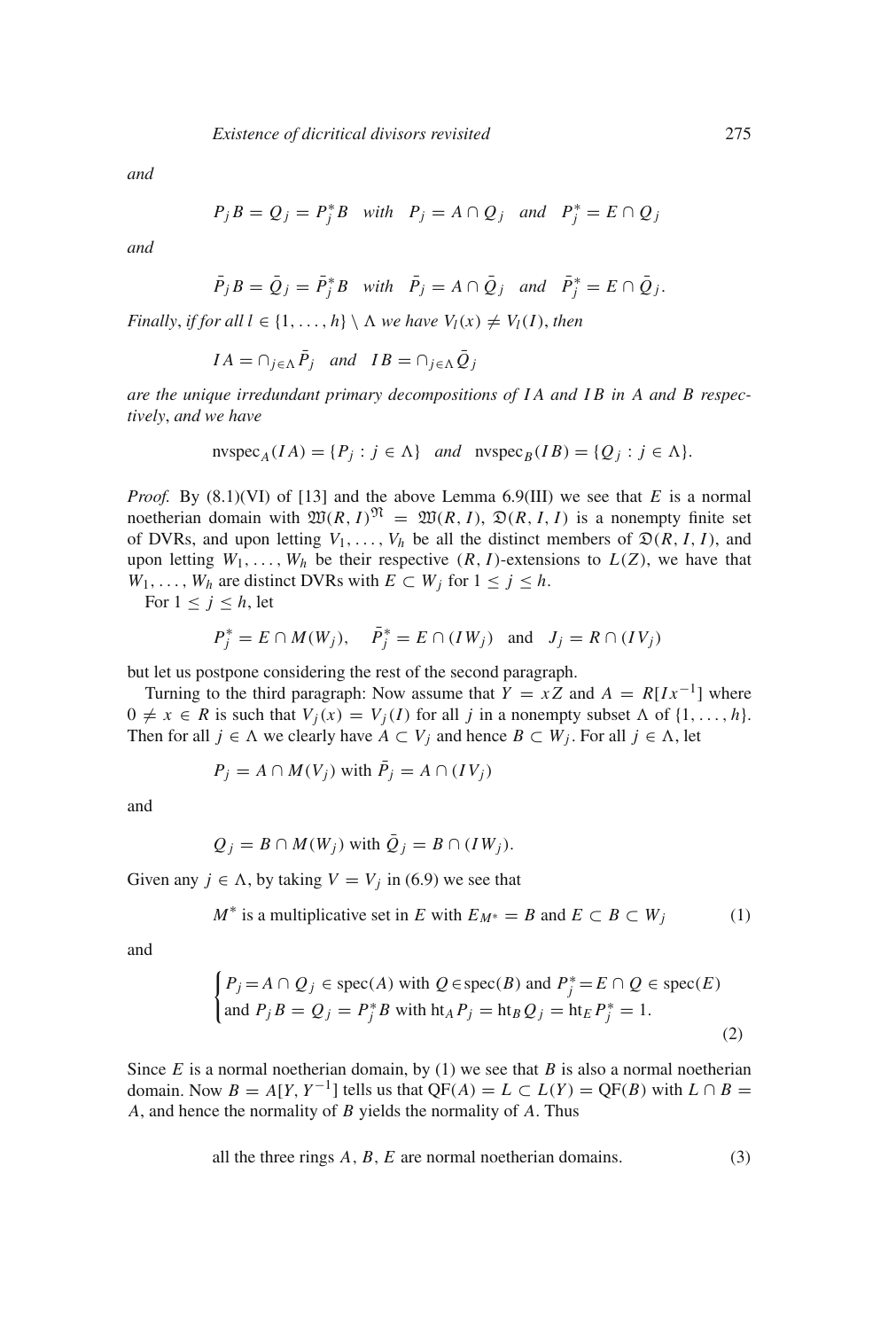By (2) and (3) we see that for all  $j \in \Lambda$  we have

$$
\begin{cases}\n xA = IA \subset P_j \in \text{nvspec}_A(IA), \\
 xB = IB \subset Q_j \in \text{nvspec}_B(IB), \\
 P_j^* \in \text{nvspec}_E(IE), \\
 A_{P_j} = V_j \text{ and } B_{Q_j} = E_{P_j^*} = W_j.\n\end{cases}
$$
\n(4)

By the last line of (4) we see that for all  $j \neq j'$  in  $\Lambda$  we have

$$
P_j \neq P_{j'}, \quad Q_j \neq Q_{j'} \quad \text{and} \quad P_j^* \neq P_{j'}^*.
$$

If *p*,  $\bar{p}$  is a prime-primary pair (i.e., if *p* is a prime ideal and  $\bar{p}$  is a *p*-primary ideal) in a ring, then their contractions  $q, \bar{q}$  to a subring constitute a prime-primary pair in that subring; moreover, every nonzero nonunit ideal in a DVR is primary for the maximal ideal; consequently, for all  $j \in \Lambda$ ,

\n The ideals 
$$
\bar{P}_j
$$
,  $\bar{Q}_j$ ,  $\bar{P}_j^*$  are  $P_j$ -primary,  $Q_j$ -primary,  $P_j^*$ -primary ideals in  $A$ ,  $B$ ,  $E$  respectively\n

\n\n (6)\n

and, because ideals which are primary for distinct prime ideals are obviously distinct, by (5) we see that for all  $j \neq j'$  in  $\Lambda$  we have

$$
\bar{P}_j \neq \bar{P}_{j'}, \quad \bar{Q}_j \neq \bar{Q}_{j'} \quad \text{and} \quad \bar{P}_j^* \neq \bar{P}_{j'}^*.
$$
 (7)

In view of (2)–(7) together with (T82) on page 355 of [4], the equation  $\mathfrak{W}(R, I)^\mathfrak{N} =$  $\mathfrak{W}(R, I)$  implies that

\n if for all 
$$
l \in \{1, \ldots, h\} \setminus \Lambda
$$
 we have  $V_l(x) \neq V_l(I)$ ,  
\n then  $\text{nspec}_A(IA) = \{P_j : j \in \Lambda\}$  and  $IA = \bigcap_{j \in \Lambda} \overline{P}_j$  (8)  
\n is the unique irredundant primary decomposition of  $IA$  in  $A$ .\n

In view of  $(2)$ – $(8)$  together with  $(T17)$  on page 145 and  $(T30)$  on page 235 of [4], the equation  $B = A[Y]_{M^*}$  tells us that

\n if for all 
$$
l \in \{1, \ldots, h\} \setminus \Lambda
$$
 we have  $V_l(x) \neq V_l(I)$    
\n then  $\text{nspec}_B(IB) = \{Q_j : j \in \Lambda\}$  and  $IA = \bigcap_{j \in \Lambda} \overline{Q}_j$    
\n is the unique irredundant primary decomposition of  $IB$  in  $B$ .\n

Thus we have proved everything in the third paragraph.

Now let us prove the assertion in the second paragraph which says that

$$
\begin{cases}\nP_1^*, \dots, P_h^* \text{ are all the distinct members of } \text{ntypec}_E(IE), \\
\text{ht}_E P_j^* = 1 \text{ with } E_{P_j^*} = W_j \text{ and } \bar{P}_j^* \text{ is } P_j^*\text{-primary for } i \le j \le h, \\
IE = \bar{P}_1^* \cap \dots \cap \bar{P}_h^*\n\end{cases} \tag{\dagger}
$$

is the unique irredundant primary decomposition of  $IE$  in  $E$ 

and

$$
I = J_1 \cap \dots \cap J_h \text{ with } J_j = R \cap \overline{P}_j^* \text{ for } 1 \le j \le h. \tag{\ddagger}
$$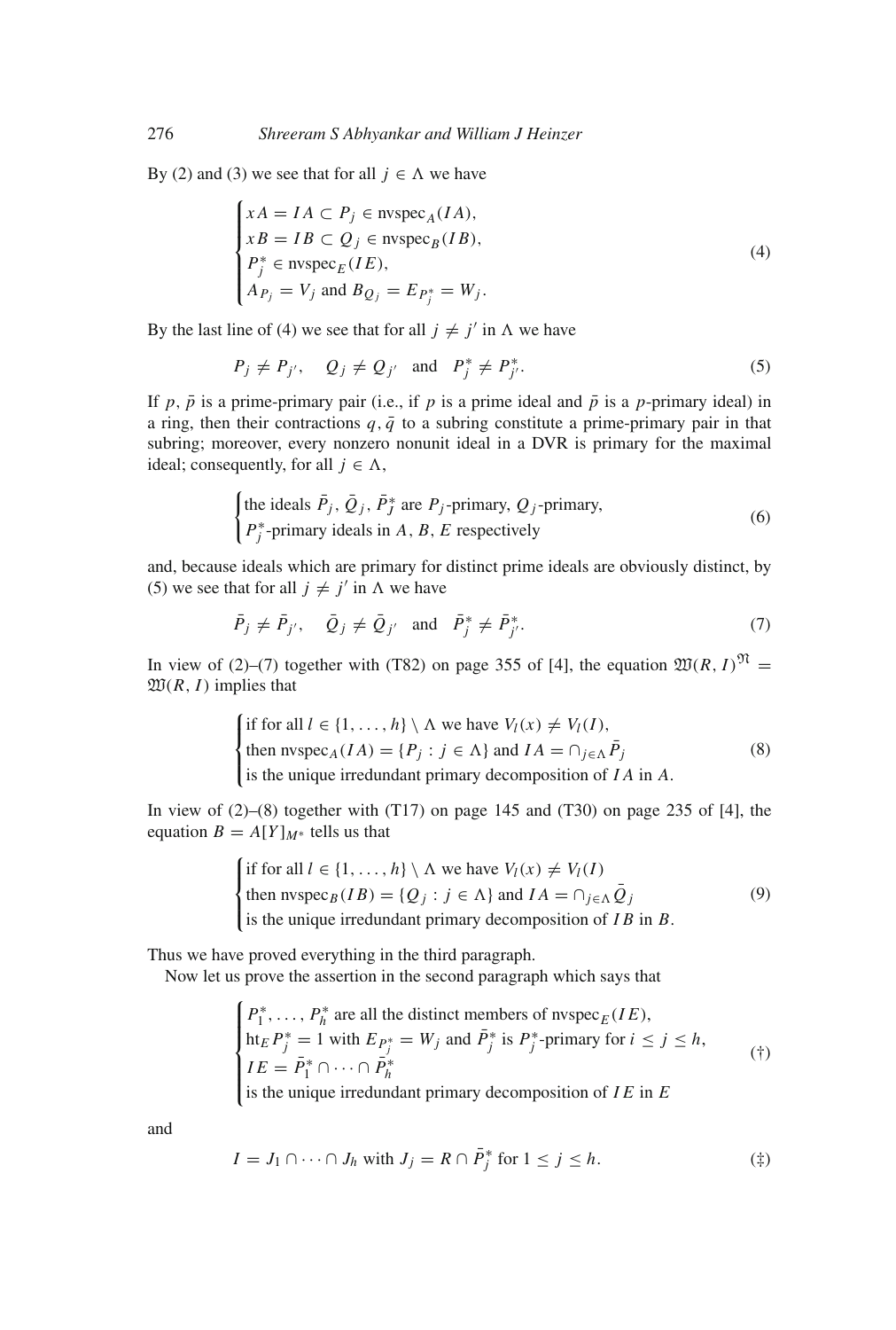Recall that  $R \subset E$  are normal noetherian domains and for  $1 \le j \le h$  we have

$$
\begin{cases}\nE \subset W_j \text{ with } P_j^* = E \cap M(W_j) \text{ and } \bar{P}_j^* = E \cap (IW_j) \\
\text{and } R \subset V_j \text{ with } J_j = R \cap (IV_j).\n\end{cases} (1^*)
$$

Given any *j* with  $1 \le j \le h$ , we can clearly find  $0 \ne x \in I$  with  $V_i(x) = V_i(I)$ , and then upon taking  $Y = xZ$  and  $A = R[Ix^{-1}]$  with  $\Lambda = \{j\}$ , by (2), (3), (4) and (6) we see that

$$
\begin{cases} P_j^* \in \text{nyspec}_E(IE) \text{ with ht}_E P_j^* = 1 \text{ and } E_{P_j^*} = W_j \\ \text{and } \bar{P}_j^* \text{ is a } P_j^* \text{-primary ideal in } E. \end{cases} \tag{2^*}
$$

In (‡) it is clear that  $I \subset J_1 \cap \cdots \cap J_h$  with  $J_j = R \cap \overline{P}_j^*$  for  $1 \le j \le h$ . We shall show that *J*<sub>1</sub> ∩ ··· ∩ *J*<sub>h</sub> ⊂ *I* and this will complete the proof of  $($ ‡). Since *I* is a complete ideal in the normal noetherian domain  $R$ , by definition we have

$$
I = \cap_{V \in \bar{D}(L/R)} (R \cap I(V))
$$

where for each  $V \in \overline{D}(L/R)$ ,  $I(V)$  is some ideal in V; recall that  $\overline{D}(L/R) =$  the set of all valuation rings *V* with  $OF(V) = L$  and  $R \subset V$ . It follows that

$$
I = \cap_{V \in \bar{D}(L/R)} (R \cap (IV)).
$$

Given any  $V \in \overline{D}(L/R)$  with  $I \subset M(V)$  we shall show that  $J_1 \cap \cdots \cap J_h \subset R \cap (IV)$ and this will complete the proof of  $(\frac{4}{3})$ . We may assume that  $Y = xZ$  and  $A = R[Ix^{-1}]$ where  $0 \neq x \in R$  is such that  $V(x) = V(I)$ . Then  $A \subset V$  and  $xA = IA \subset A \cap I$ (*IV*). Since  $\mathfrak{W}(R, I)^\mathfrak{N} = \mathfrak{W}(R, I)$ , it follows that  $V_i(x) = V_i(I)$ . So we may assume that  $\Lambda = \{j : 1 \le j \le h \text{ and } V_j(x) = V_j(I)\}\)$ . By (8) we have  $IA = \bigcap_{j \in \Lambda} \overline{P}_j$  and hence

$$
\cap_{j\in\Lambda}\bar{P}_j\subset A\cap (IV).
$$

By definition  $\bar{P}_j = A \cap (IV_j)$  and clearly  $\cap_{1 \leq j \leq h} (A \cap (IV_j)) \subset \cap_{j \in \Lambda} (A \cap (IV_j));$ therefore by the above display we get

$$
\cap_{1 \le j \le h} (A \cap (IV_j)) \subset A \cap (IV).
$$

Intersecting both sides with *R* we conclude that  $J_1 \cap \cdots \cap J_h \subset R \cap (IV)$ . This completes the proof of  $(\ddagger)$ . Since *I* is a normal ideal, for every  $n \in \mathbb{N}$ , the ideal  $I^{n+1}$  is a normal ideal; consequently by  $(\ddagger)$  we see that for every  $n \in \mathbb{N}$  we have

$$
I^{n+1} = \bigcap_{1 \le j \le h} \left( R \cap \left( I^{n+1} V_j \right) \right). \tag{\ddagger}_n
$$

Given any  $f \in \bigcap_{1 \leq j \leq h} \overline{P}_j^*$ , by using  $(\frac{t}{n})$  we shall show that  $f \in IE$  and, in view of  $(1^*)$  and  $(2^*)$ , this will prove  $(†)$  which will complete the proof of Lemma 6.11. By  $(4.1)$ we can express *f* as a finite sum  $f = \sum_{n \in \mathbb{N}} f_n Z^n$  with  $f_n \in I^n$ . By the definition of  $W_j$ as the  $(R, I)$ -extension of  $V_j$  we see that  $\overline{P}_j^*$  is a homogeneous ideal in the homogeneous ring *E*; alternatively this follows because  $\overline{P}_j^* = E \cap (I E_{P_j^*})$  = the primary component of the homogeneous ideal *IE* with respect to its minimal prime  $P_j^*$ . Therefore  $f_n Z^n$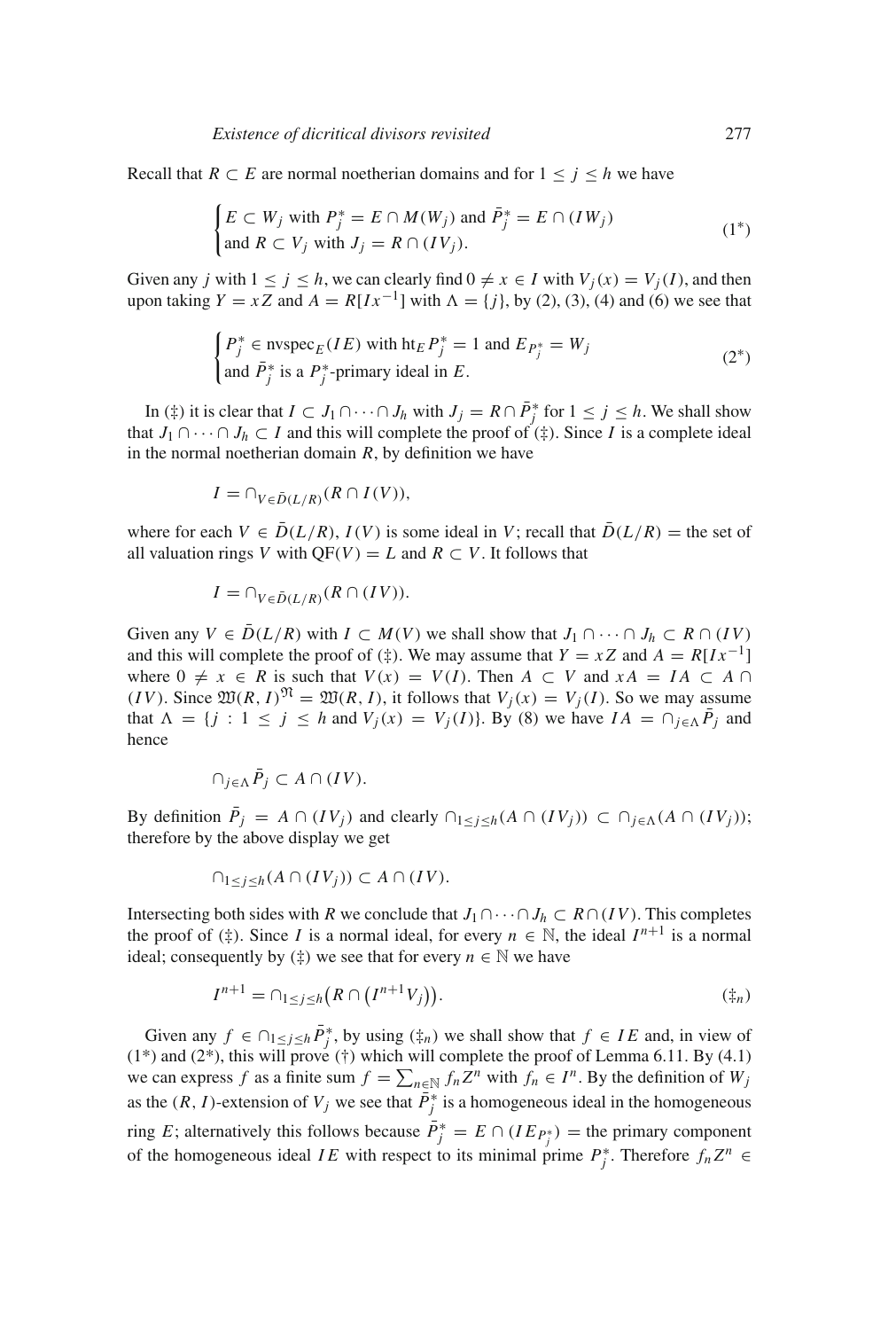$\bigcap_{1 \leq j \leq h} \bar{P}_j^*$  for all  $n \in \mathbb{N}$ , and it suffices to show that for every  $n \in \mathbb{N}$  we have  $f_n Z^n \in I E$ . Assuming  $f_n \neq 0$ , for  $1 \leq j \leq h$  we clearly have

$$
f_n Z^n \in \overline{P}_j^* \Rightarrow W_j(f_n Z^n) \ge V_j(I)
$$

with

$$
W_j(f_n Z^n) = V_j(f_n) - nV_j(I)
$$

and hence

$$
f_n Z^n \in \overline{P}_j^* \implies V_j(f_n) - nV_j(I) \ge V_j(I) \implies V_j(f_n) \ge (n+1)V_j(I)
$$
  
=  $V_j(I^{n+1}).$ 

Therefore

$$
f_n Z^n \in \cap_{1 \le j \le h} \overline{P}_j^* \Rightarrow f_n \in \cap_{1 \le j \le h} (R \cap (I^{n+1} V_j))
$$

and hence by  $(\frac{1}{k}n)$  we conclude that

$$
f_n Z^n \in \bigcap_{1 \le j \le h} \bar{P}_j^* \Rightarrow f_n \in I^{n+1}
$$

and clearly

$$
f_n \in I^{n+1} \Rightarrow f_n Z^n \in I E.
$$

*Remark* 6.11a*.* Alternatively, the normality of *A* and *B* can be seen thus. *A* is normal because  $\mathfrak{V}(A)$  is an affine piece of the normal variety  $\mathfrak{W}(R, I)$ . Therefore *B* is normal because it is a localization of *A*[*Y* ].

#### DEFINITION–OBSERVATION 6.12

For any nonunit ideal *J* in a ring *S* and any nonnegative integer *i* we define the *depth i portion* of nvspec<sub>S</sub>  $J$  by putting

$$
(\text{nvspec}_S J)_i = \{ P \in \text{nvspec}_S J : \text{dpt}_S J = i \}.
$$

To use the above definition, referring to pages 206–215 and 399–408 of [4] for the details of the theory of homogeneous rings and irrelevant ideals, let

$$
F=\sum_{n\in\mathbb{N}}F_n
$$

be a homogeneous ring over a field  $F_0$  with  $[F_1 : F_0] < \infty$ . As usual, let

$$
\Omega(F) = F_1 F = \sum_{n \in \mathbb{N}_+} F_n
$$
 = the unique homogeneous maximal ideal in *F*

and let

$$
\bar{\Omega}(F) = \cup_{n \in \mathbb{N}_+} F_n.
$$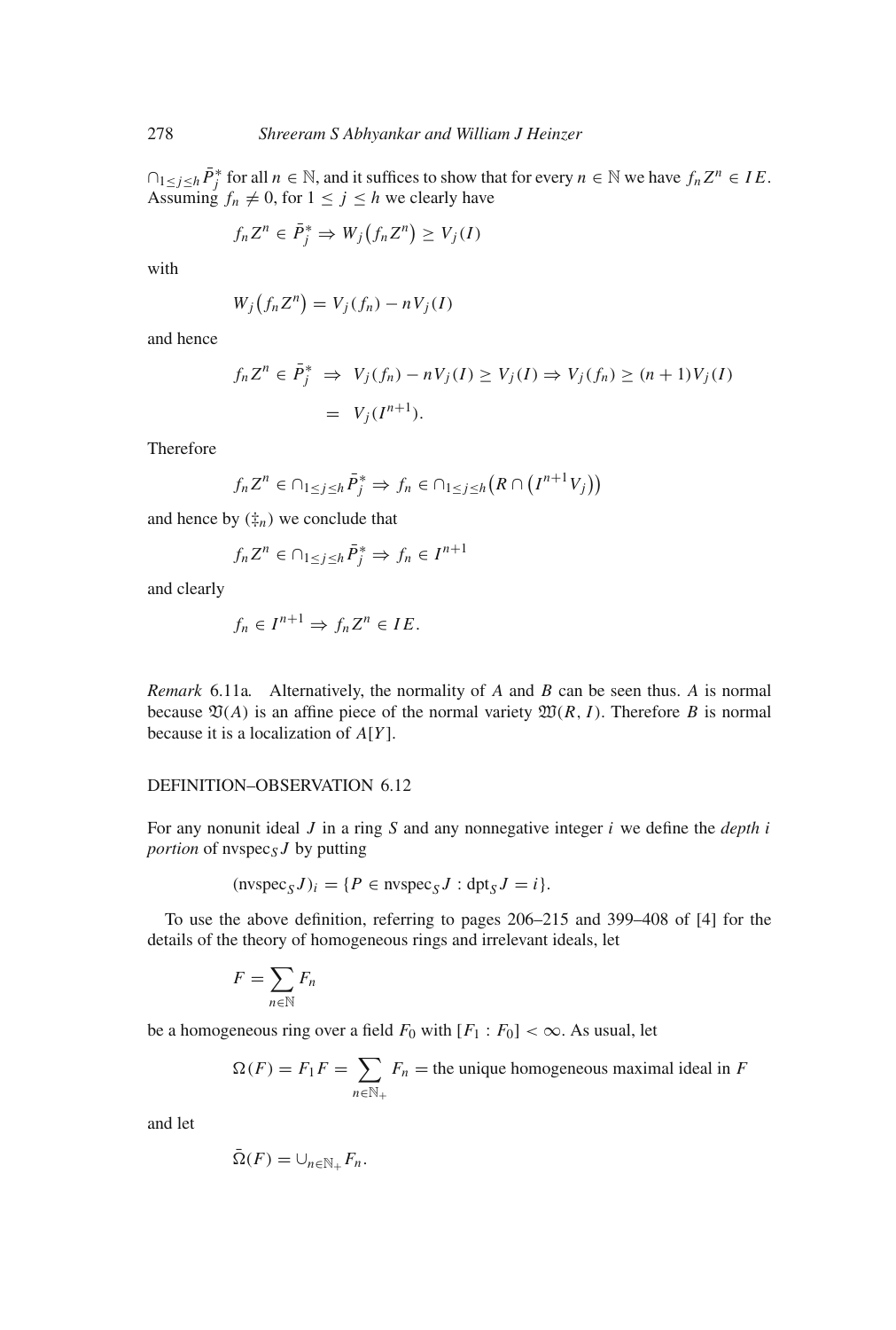Recall that a nonunit homogeneous ideal *G* in *F* is irrelevant means  $\Omega(F) \subset \text{rad}_F G$ , i.e., equivalently,  $\Omega(F) = \text{rad}_F G$ . Note that  $\dim(F) \in \mathbb{N}$  and for any nonunit homogeneous ideal *G* in *F* we have dim( $F/G$ )  $\in$  N with dim( $F/G$ )  $\le$  dim(*F*).

Now given any nonunit homogeneous ideal *G* in *F*, upon letting dim( $F/G$ ) = *e*, let us prove the following Observations (I)–(VI):

- (I) *F* is integral over  $F_0[G] \Leftrightarrow G$  is irrelevant  $\Leftrightarrow e = 0$ .
- (II)  $\emptyset \neq (\text{nyspec}_F G)_e \subset \text{nyspec}_F G$ . If  $e \leq 1$  then  $(\text{nyspec}_F G)_e = \text{nyspec}_F G$ .
- (III) For any  $y \in \overline{\Omega}(F)$  we have  $\dim(F/(G \cup \{y\})F) = e 1 \Leftrightarrow y \notin P$  for all  $P \in$  $(n \vee \text{spec}_F G)_e$ .
- (IV) For any  $y \in \overline{\Omega}(F)$  we have  $\dim(F/(G \cup \{y\})F) \ge e 1$ .
- (V) For any elements  $y_1, \ldots, y_e$  in  $\overline{\Omega}(F)$ , upon letting  $G_i = (G \cup \{y_1, \ldots, y_i\})F$  for  $0 \le i \le e$ , the following conditions (1) to (4) are mutually equivalent.
	- (1) For  $1 \leq i \leq e$  we have dim( $F/G_i$ ) =  $e i$ .
	- (2) For  $1 \leq i \leq e$  we have dim $(F/G_i) \leq e i$ .
	- (3) For  $1 \le i \le e$  we have  $y_i \notin P$  for all  $P \in (\text{nyspec}_F G_{i-1})_{e-i+1}$ .
	- (4) For  $1 \le i \le e$  we have  $y_i \notin P$  for all  $P \in \hat{G}_{i-1}$ , where  $\hat{G}_{i-1}$  = nvspec<sub>*F*</sub> $G_{i-1}$ or  $\hat{G}_{i-1}$  = (nvspec<sub>*F*</sub>  $G_{i-1}$ )<sub>*e*−*i*+1</sub> according as  $i = e$  or  $i \neq e$ .

(VI) There exist elements  $z_1, \ldots, z_e$  in  $F_s$  for some  $s \in \mathbb{N}_+$  such that upon letting

$$
G_e = (G \cup \{z_1, \ldots, z_e\})F
$$

we have that  $\dim(F/G_i) = 0$  and *F* is integral over  $F_0[G_e]$ . Moreover, if  $F_0$  is infinite then we can take  $s = 1$ .

*Proof.* Let us observe that the associated primes of any homogeneous ideal are homogeneous, and  $F_1F$  is the only maximal ideal in  $F$  which is homogeneous.

Now (I) follows from (T104) on page 401 of [4]. The proofs of (II) and (III) are straightforward.

To prove (IV), consider the homogeneous ring  $F^* = F/G$ . Also consider the homogeneous ring  $F' = F/(G \cup \{y\})F$  and let  $\dim(F') = e'$ . By the homogeneous noether normalization theorem (T106) on page 408 of [4], we can find elements  $z_1, \ldots, z_{e'}$  in  $\bar{\Omega}(F)$  whose images  $z'_1, \ldots, z'_{e'}$  in  $F'$  are such that  $F'$  is integral over  $F'_0[z'_1, \ldots, z'_{e'}]$ . By (I) we see that  $(z_1^j, \ldots, z_{e'}^j)F'$  is an irrelevant ideal in  $F'$ , and hence upon letting  $y^*, z_1^*, \ldots, z_{e'}^*$  be the respective images of  $y, z_1, \ldots, z_{e'}$  in  $F^*$  it follows that  $(y^*, z_1^*, \ldots, z_{e'}^*)$  *F*<sup>∗</sup> is an irrelevant ideal in *F*<sup>∗</sup>. Therefore, again by (I), *F*<sup>∗</sup> is integral over  $F_0^*[y^*, z_1^*, \ldots, z_{e'}^*]$ . Consequently, say by (O10), (O11), (T45), (T47) on pages 110, 111, 247, 250 of [4], we get  $1 + e' \ge e$  and hence  $e' \ge e - 1$ .

Turning to (V), by (IV) we get (1)  $\Leftrightarrow$  (2), by (III) we get (1)  $\Leftrightarrow$  (3), and by (II) and (III) we get  $(1) \Leftrightarrow (4)$ .

To prove (VI), again consider the homogeneous ring  $F^* = F/G$ . Now by the normalization theorem (T46) and the homogeneous normalization theorem (T106) respectively on pages 248 and 408 of [4], we can find elements  $z_1, \ldots, z_e$  in  $F_s$  for some  $s \in \mathbb{N}_+$ , where we can take  $s = 1$  in case  $F_0$  is infinite, such that upon letting  $z_1^*, \ldots, z_e^*$  be their respective images in  $F^*$  we have that  $F^*$  is integral over  $F_0^*[z_1^*, \ldots, z_e^*]$ . By (I) it follows that  $(z_1^*, \ldots, z_e^*) F^*$  is an irrelevant ideal in  $F^*$ . Therefore

$$
G_e = (G \cup \{z_1, \ldots, z_e\})F
$$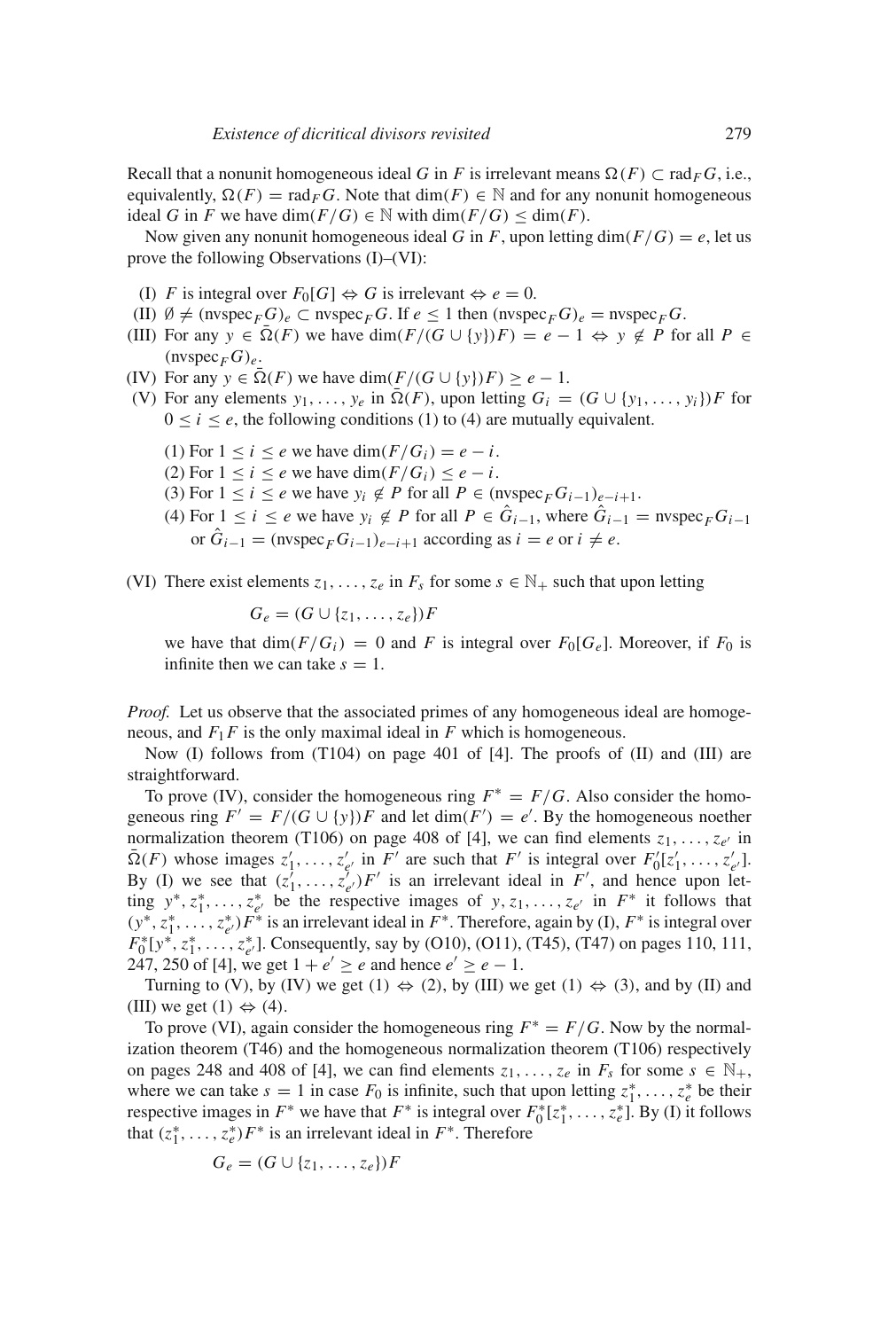is an irrelevant ideal in *F*. Therefore by (I) we conclude that  $\dim(F/G_e) = 0$  and *F* is integral over  $F_0[G_e]$ .

*Lemma* 6.13*. Let the assumptions be as in* (6.11)*. Also assume that R is a d-dimensional normal local domain with*  $M = M(R)$ , *and* I is a nonzero normal M-primary ideal in R. *Let*

$$
F = F_R(I) = E/ME = \sum_{n \in \mathbb{N}} F_n = \text{the form ring of } I
$$

*and let*

$$
\mu_n: I^n \to F_n \quad with \quad \ker(\mu_n) = MI^n
$$

*be the canoninal R-epimorphism. For*  $1 \le j \le h$  *let* 

$$
Q'_j = \mu_1(P_j^*)
$$
 and  $P'_j = Q'_jF$ .

*Also let*

$$
\Lambda' = \{ j : 1 \le j \le h \text{ and } \det_E P_j^* = d \}.
$$

*Then we have the following*:

(I)  $P_1^*, \ldots, P_h^*$  *are all the distinct members of*  $\text{nspec}_E(ME)$  *and we have* 

$$
\operatorname{ht}_E P_1^* = \cdots = \operatorname{ht}_E P_h^* = 1
$$

*and*

$$
\max\big(\operatorname{dpt}_E P_1^*,\ldots,\operatorname{dpt}_E P_h^*\big)=d=\dim(E)-1.
$$

(II)  $P'_1, \ldots, P'_h$  *are all the distinct members of*  $\mathrm{nvspec}_F\{0\}$  *and we have* 

$$
\operatorname{ht}_F P'_1 = \cdots = \operatorname{ht}_F P'_h = 0
$$

*and*

$$
\max\big(\mathrm{dpt}_F P'_1,\ldots,\mathrm{dpt}_F P'_h\big)=d=\dim(F).
$$

*Also we have*

$$
\Lambda' = \{ j : 1 \le j \le h \text{ and } \text{dpt}_F P'_j = d \}.
$$

(III) *Given any*  $j \in \{1, ..., h\}$  *and any*  $x \in I$  *we have* 

$$
V_j(x) = V_j(I) \Leftrightarrow xZ \notin P_j^* \Leftrightarrow \mu_1(x) \notin P_j'.
$$

(IV) *Given any elements*  $x_1, \ldots, x_d$  *in I let*  $y_1 = \mu_1(x_1), \ldots, y_d = \mu_1(x_d)$ *. Then y*1,..., *yd are elements in F*<sup>1</sup> *and we have*

 $(x_1, \ldots, x_d)$ *R* is a reduction of  $I \Leftrightarrow F$  is integral over  $F_0[y_1, \ldots, y_h]$ .

(V) If  $x_1, \ldots, x_d$  are elements in I such that  $(x_1, \ldots, x_d)$  R is a reduction of I then for  $1 \leq i \leq d$  we have  $V_j(x_i) = V_j(I)$  for all  $j \in \Lambda'$ .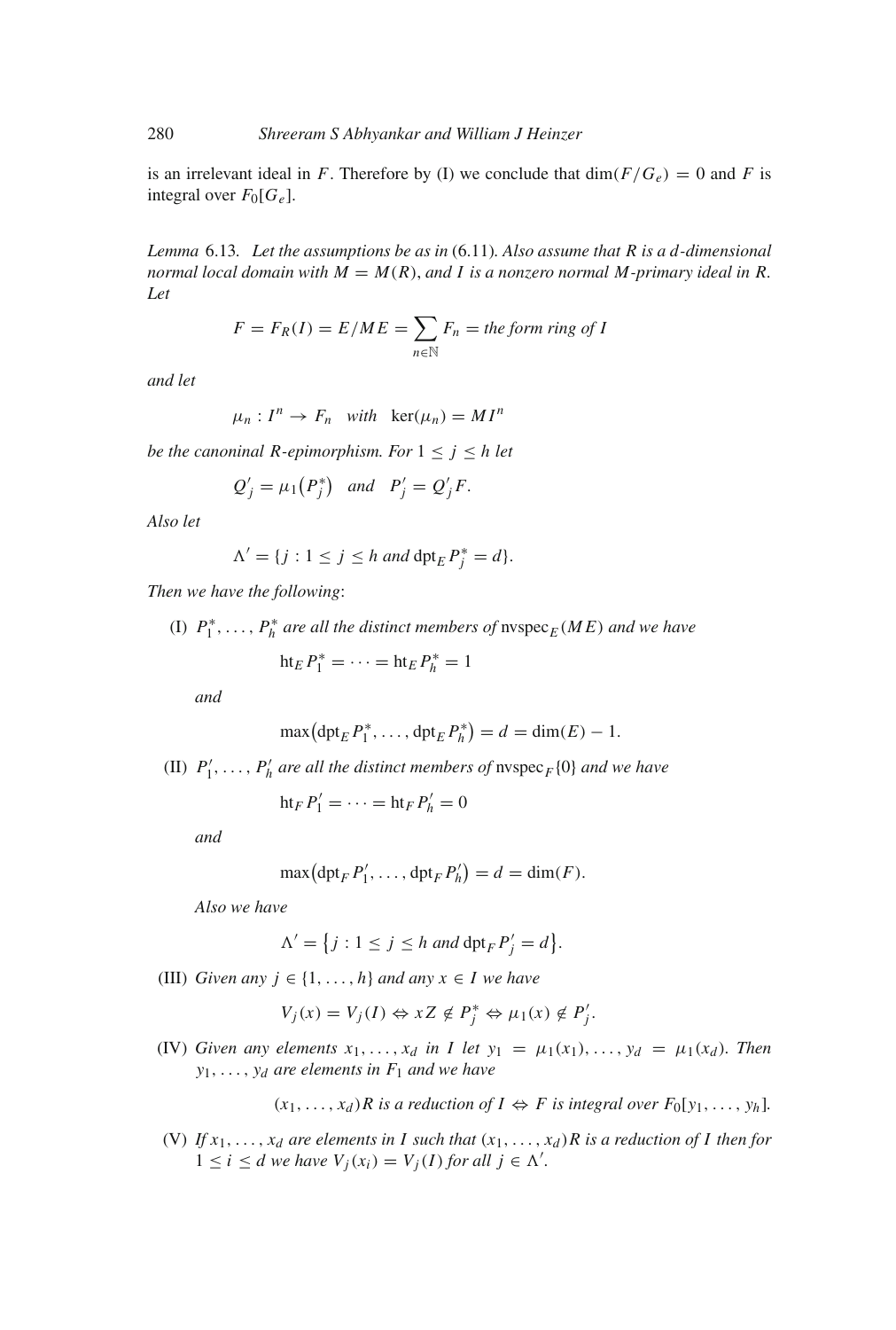- (VI) If  $d = 1$ , then  $h = 1$  and  $\Lambda' = \{1\}$ .
- (VII) *If d* = 2, *then*  $\Lambda' = \{1, ..., h\}$ .
- (VIII) *If d* = 1, *then for any*  $x_1 \in I$  *we have that*

$$
V_1(x) = V_1(I) \Leftrightarrow x_1 R \text{ is a reduction of } I.
$$

- (IX) If  $R/M$  is infinite then there exist elements  $x_1, \ldots, x_d$  in I such that  $(x_1, \ldots, x_d)R$ *is a reduction of I .*
- (X) *If*  $R/M$  is infinite and  $x_1 \in I$  is such that  $V_i(x_1) = V_i(I)$  for all  $j \in \Lambda'$  then there *exist elements*  $x_2, \ldots, x_d$  *in I such that*  $(x_1, \ldots, x_d)R$  *is a reduction of I.*
- (XI) *Given any*  $j \in \{1, ..., h\}$  *there exists*  $x'_j \in I$  *such that*  $V_j(x'_j) = V_j(I)$ *. If*  $R/M$  *is infinite then there exists*  $x_1 \in I$  *such that*  $V_i(x_1) = V_i(I)$  *for*  $1 \leq j \leq h$ *.*

*Proof.* By Lemma 6.11, we know that

$$
ht_E P_1^* = \cdots = ht_E P_h^* = 1
$$

and  $P_1^*, \ldots, P_h^*$  are all the distinct members of nvspec<sub>*E*</sub>(*IE*). Since *I* is *M*-primary, it follows that  $P_1^*$ , ...,  $P_h^*$  are all the distinct members of nvspec<sub>*E*</sub> (*ME*). By (6.4) of [13] we also have  $\dim(F) = d$  and hence we get (II). Now it follows that

$$
\max\big(\operatorname{dpt}_E P_1^*,\ldots,\operatorname{dpt}_E P_h^*\big)=d\ge\dim(E)-1.
$$

So to complete the proof of (I) and (II) we only need to show that  $\dim(E) \leq \dim(R) + 1$ . But this follows from the Multiple Ring Extension Lemma (T55) on page 269 of [4] by noting that  $E$  is an affine domain over  $R$  and transcendence degree of  $QF(E)$  over the quotient field of *R* is 1.

The second implication in (III) follows from the fact that  $\mu_1(x)$  is the image of  $xZ$ under the residue class epimorphism  $E \to F$ . The first implication of (III) follows by noting that for  $0 \neq x \in I$  we clearly have

$$
V_j(x) = V_j(I) \Leftrightarrow V_j(x) \le V_j(I)
$$

and

$$
xZ \notin P_j^* \Leftrightarrow W_j(xZ) \le 0
$$

and

$$
W_j(xZ) = V_j(x) - W_j(Z) = V_j(x) - V_j(I).
$$

(IV) follows from  $(6.1)$  of [13].

In view of Definition–Observation 6.12, assertions  $(V)$  to  $(X)$  follow from assertions  $(I)$ to (IV) where we note that: in proving (IX) we take  $G = \{0\}F$  in Definition–Observation 6.12(VI), while in proving (X) we take  $G = \mu_1(x_1)F$  in Definition–Observation 6.12(VI).

The first part of (XI) is obvious, and from it to deduce the second part, assume that the field *R*/*M* is infinite. Let  $x_1 = a_1x_1' + \cdots + a_hx_h'$  where  $a_1, \ldots, a_h$  in *R* are to be chosen. For any  $a \in R$ , let  $\bar{a}$  be its image in  $R/M$ . Clearly  $V_j(x_1) > V_j(I) \Leftrightarrow (\bar{a}_1, \ldots, \bar{a}_h)$ belongs to a certain proper subspace  $K_j$  of  $(R/M)^h$ . The infiniteness of  $R/M$  implies that *K*<sub>1</sub> ∪ $\cdots$  ∪ *K*<sub>h</sub>  $\neq$  (*R*/*M*)<sup>*h*</sup> and it suffices to take *a*<sub>1</sub>,..., *a*<sub>*h*</sub> to be such that ( $\bar{a}_1$ ,...,  $\bar{a}_h$ )  $\notin$  $K_1$  ∪  $\cdots$  ∪  $K_h$ .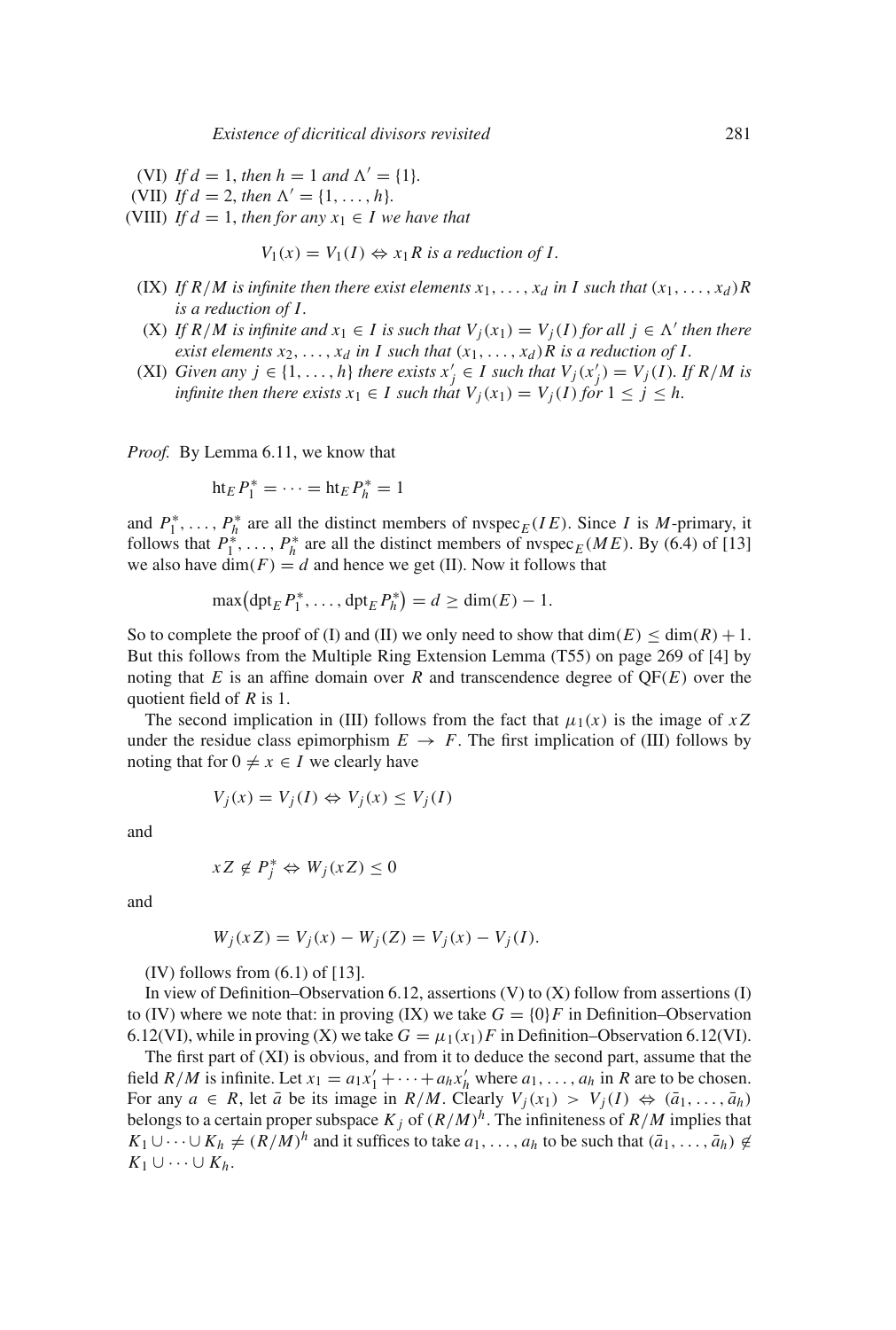Without assuming  $R/M$  to be infinite, we shall now prove the following variation of parts  $(IX)–(XI)$  of  $(6.13)$ .

*Lemma* 6.14*. Let the assumptions be as in Lemma* 6.13*. Then, without assuming R*/*M to be infinite*, *we have the following.*

- (I) *Given any*  $r \in \mathbb{N}_+$ , *there exist elements*  $x_1, \ldots, x_d$  *in I<sup>rs</sup> for some*  $s \in \mathbb{N}_+$  *such that*, *for every t*  $\in$   $\mathbb{N}_+$ ,  $(x_1^t, \ldots, x_d^t)$  *R is a reduction of I<sup>rst</sup>.*
- (II) *If*  $r \in \mathbb{N}_+$  *and*  $x_1 \in I^r$  *are such that*  $V_j(x_1) = V_j(I^r)$  *for all*  $j \in \Lambda'$  *then there exist elements*  $x_2, \ldots, x_d$  *in I<sup>rs</sup> for some*  $s \in \mathbb{N}_+$  *such that, for every*  $t \in \mathbb{N}_+$ ,  $(x_1^{st}, x_2^t, \ldots, x_d^t)$ *R* is a reduction of  $I^{rst}$ *.*
- (III) *Given any*  $r \in \mathbb{N}_+$ , *there exist*  $s \in \mathbb{N}_+$  *and*  $x_1 \in I^{rs}$  *such that*  $V_i(x_1) = V_i(I^{rs})$  *for all*  $j \in \Lambda'$ .

*Proof.* Given any  $q \in \mathbb{N}_+$ , clearly  $I^q$  is a nonzero normal *M*-primary ideal in *R* with  $\mathfrak{W}(R, I^q) = \mathfrak{W}(R, I)$ . It follows that  $V_1, \ldots, V_h$  are all the distinct members of  $\mathfrak{D}(R, I^q, I^q)$ . Moreover

$$
E^{(q)} = E_R(I^q) \subset E_R(I) = E
$$

and  $W_1, \ldots, W_h$  are the respective  $(R, I^q)$ -extensions of  $V_1, \ldots, V_h$ . Furthermore

$$
P_j^{(q)} = E^{(q)} \cap P_j^* = E^{(q)} \cap M(W_j) \in \text{spec}(E^{(q)}) \quad \text{with} \quad \text{ht}_{E^{(q)}} P_j^{(q)} = 1
$$

for  $1 \leq j \leq h$ , and the prime ideals  $P_1^{(q)}, \ldots, P_h^{(q)}$  are all the distinct members of nvspec<sub>*E*<sup>(*q*)</sup></sub> (*I*<sup>q</sup> *E*<sup>(*q*)</sup>). Finally  $\Lambda' = \{j : 1 \le j \le h \text{ and } \text{dpt}_{E(q)} P_j^{(q)} = d\}$ . Note that the above two displays include the definitions of the symbols  $E^{(q)}$  and  $P_j^{(q)}$ . Let

$$
F^{(q)} = F_R(I^q) = E^{(q)}/M E^{(q)} = \sum_{n \in \mathbb{N}} F_n^{(q)} = \text{the form ring of } I^q
$$

and let

$$
\mu_n^{(q)}: I^n \to F_n^{(q)} \quad \text{with} \quad \ker(\mu_n^{(q)}) = MI^n
$$

be the canonical *R*-epimorphism. Applying (4.1) to *E* and  $E^{(q)}$  we see that

$$
ME^{(q)} = E^{(q)} \cap (ME)
$$

and hence, upon letting

$$
\psi^{(q)}: E^{(q)} \to E
$$

be the inclusion monomorphism and

$$
\nu: E \to F \quad \text{and} \quad \nu^{(q)}: E^{(q)} \to F^{(q)}
$$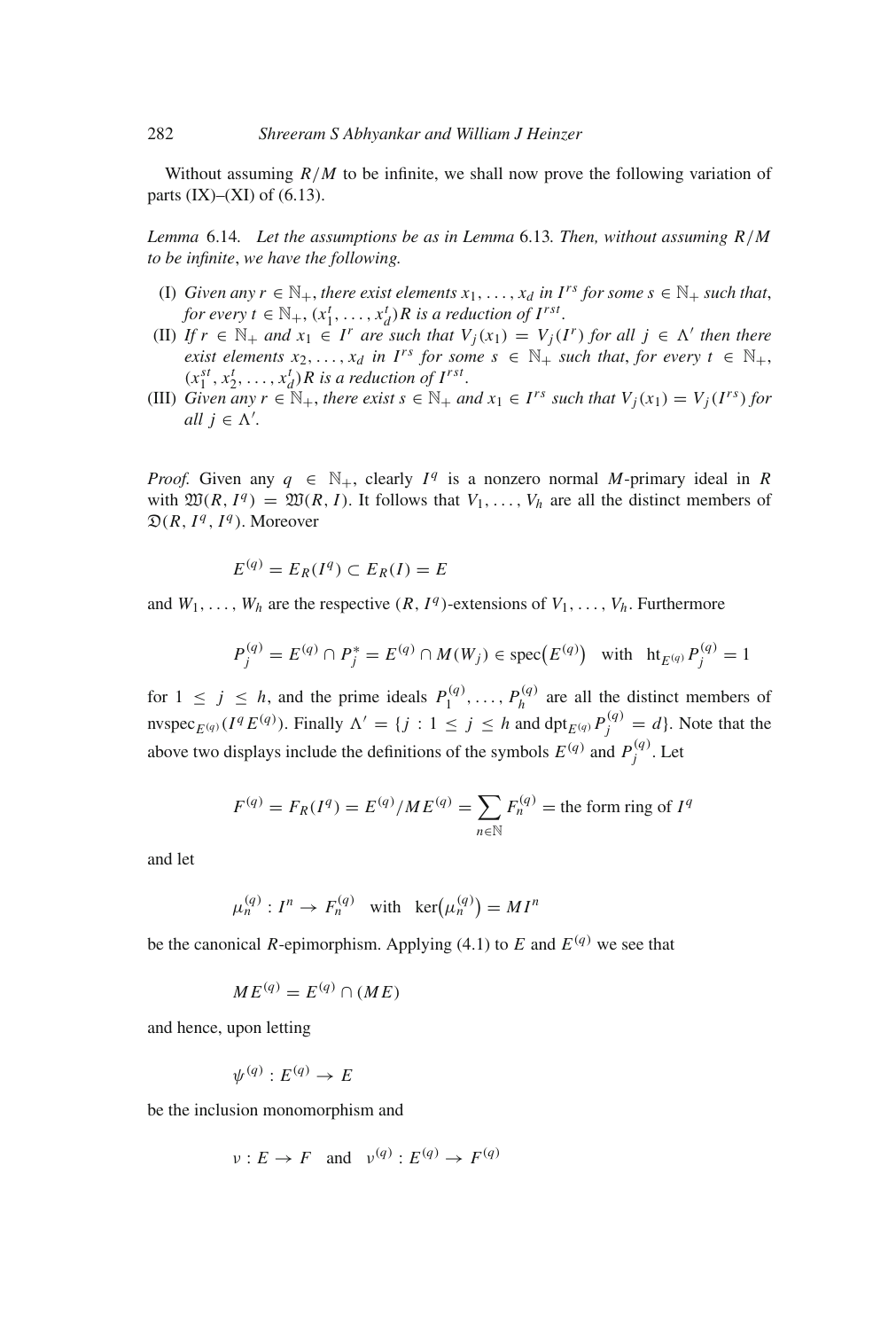be the residue class epimorphisms, there exists a unique monomorphism

$$
\phi^{(q)}: F^{(q)} \to F
$$

such that

$$
\phi^{(q)}\nu^{(q)} = \nu\psi^{(q)}.
$$

Note that the restriction of  $\psi^{(q)}$  to  $E_n^{(q)}$  gives an isomorphism  $E_n^{(q)} \to E_{nq}$ , and the restriction of  $\phi^{(q)}$  to  $F_n^{(q)}$  gives an isomorphism  $F_n^{(q)} \to F_{nq}$ ; these isomorphisms are the foundation of the *Veronese embedding* expounded on pages 263–283 of [3]; let it be recorded that Veronese was the param-param-guru of Abhyankar whose guru Zariski was a pupil of Castelnuovo whose guru was Veronese; going back one step further, Cremona was the guru of Veronese; this makes Cremona Abhyankar's *param-param-param-guru*. The commutative diagram

$$
E_{nq} \longrightarrow E \longrightarrow F \longleftarrow F_{nq}
$$
\n
$$
\uparrow \qquad \psi^{(q)} \uparrow \qquad \phi^{(q)} \uparrow \qquad \uparrow
$$
\n
$$
E_n^{(q)} \longrightarrow E^{(q)} \longrightarrow F^{(q)} \longleftarrow F_n^{(q)}
$$

exhibits various maps which we have discussed.

The above observations will be used tacitly.

In proving (I) to (III) we shall assume that  $r = 1$ ; the general case will then follow by taking  $I^r$  for  $I$ .

To prove (I) and (II), by Definition–Observation 6.12(VI) we can find elements  $z_1, \ldots, z_d$  in  $F_s$  for some  $s \in \mathbb{N}_+$  such that the ring *F* is integral over the subring  $F_0[z_1, \ldots, z_d]$ , where in case of (I) we take  $G = \{0\}F$ , while in the case of (II) we take  $G = \mu_1(x_1)$  and  $z_1 = \mu_1(x_1)^s$ . Using the monomorphism  $\phi^{(s)}$  we get unique elements  $y_1, \ldots, y_d$  in  $F_1^{(s)}$  such that  $\phi^{(s)}(y_1) = z_1, \ldots, \phi^{(s)}(y_d) = z_d$ , and then the ring  $F^{(s)}$ is clearly integral over the subring  $F_0^{(s)}[y_1, \ldots, y_d]$ . In case of (I) we can take elements *x*<sub>1</sub>,..., *x<sub>d</sub>* in *I*<sup>*s*</sup> such that  $\mu_1^{(s)}(x_1) = y_1, \ldots, \mu_1^{(s)}(x_d) = y_d$ , while in the case of (II) we can take elements  $x_2, ..., x_d$  in  $I^s$  such that  $\mu_1^{(s)}(x_2) = y_2, ..., \mu_1^{(s)}(x_d) = y_d$ . By (6.13) we see that, in case of (I),  $(x_1, \ldots, x_d)R$  is a reduction of  $I^s$ , while, in the case of (II),  $(x_1^s, x_2, \ldots, x_d)$  *R* is a reduction of *I*<sup>*s*</sup>. Given any  $t \in \mathbb{N}_+$ , using Lemma 6.13(V) and the monomorphisms  $\phi^{(s)}$  and  $\phi^{(st)}$ , we conclude that, in the case of (I),  $(x_1^t, \ldots, x_d^t)R$  is a reduction of  $I^{st}$ , while, in the case of (II),  $(x_1^{st}, x_2^t, \ldots, x_d^t)R$  is a reduction of  $I^{st}$ .

This proves (I) and (II). In view of Lemma  $6.13(V)$ , (III) follows from (I).

#### **7. Extended Rees rings**

An alternative way of approaching parts of  $(6.11)$ – $(6.14)$  is provided by the theory of extended Rees rings. To introduce these rings, let *I* be an ideal in a nonnull ring *R*. The *extended Rees ring*  $\hat{E}_R(I)$  of *I* relative to *R* with variable *Z* is defined by putting

$$
\hat{E}_R(I) = R[Z^{-1}, IZ] = \sum_{n \in \mathbb{Z}} \hat{E}_R(I)_n
$$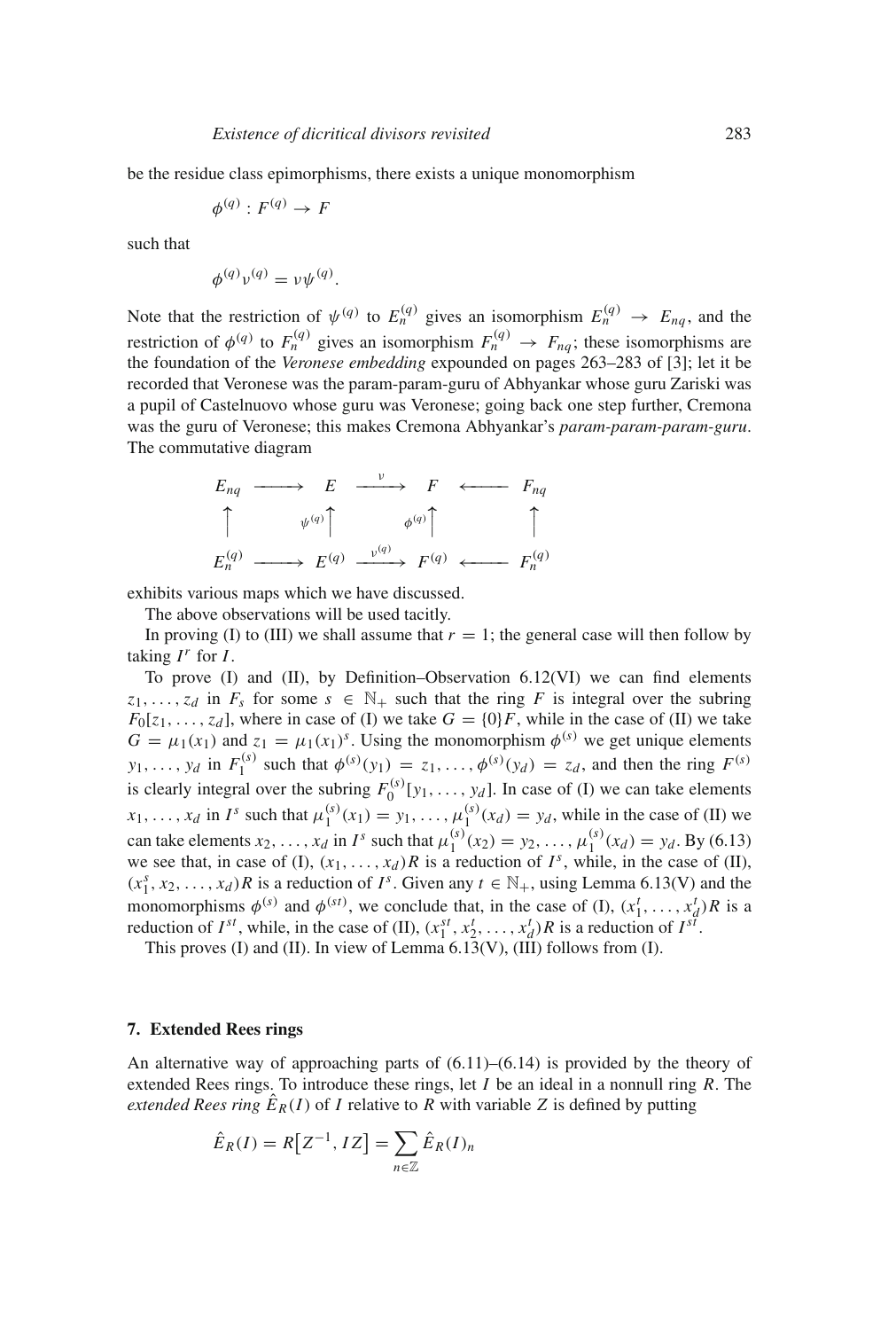which makes it  $\mathbb{Z}$ -graded = an integrally graded ring. Note that  $E_R(I)$  is a graded subring of  $\hat{E}_R(I)$  and we have

$$
\hat{E}_R(I)_n = \begin{cases} \{g Z^n : g \in R\}, & \text{if } n < 0, \\ \{g Z^n : g \in I^n\} = E_R(I)_n, & \text{if } n \ge 0. \end{cases}
$$

At any rate, every  $f \in \hat{E}_R(I)$  can uniquely be written as a finite sum

$$
f = \sum_{n \in \mathbb{Z}} f_n Z^n \quad \text{with} \quad f_n \in \begin{cases} R, & \text{if } n < 0, \\ I^n, & \text{if } n \ge 0. \end{cases} \tag{7.1}
$$

Now consider

$$
E = E_R(I) = \sum_{n \in \mathbb{N}} E_n \subset \hat{E} = \hat{E}_R(I) = \sum_{n \in \mathbb{Z}} \hat{E}_n \subset R' = R[Z^{-1}, Z] = \sum_{n \in \mathbb{Z}} R'_n
$$

and note that

$$
R' = R^- \oplus R^+
$$
, where  $R^- = \sum_{n \in \mathbb{Z} \setminus \mathbb{N}} R_n^-$  and  $R^+ = \sum_{n \in \mathbb{N}} R_n^+$ .

By  $(4.1)$  and  $(7.1)$  we see that

$$
\begin{cases}\nE \cap (Z^{-1}\hat{E}) = IE \\
\text{which induces an isomorphism} \\
\hat{E}/(Z^{-1}\hat{E}) \approx E/(IE).\n\end{cases}
$$
\n(7.2)

Heuristically speaking, (7.2) says that  $Z^{-1}$  in  $\hat{E}$  is sort of a generic element of *I*, but  $I\hat{E}$ is properly contained in  $Z^{-1}E$ . Indeed by (4.1) and (7.1) we see that

$$
R^{-} \cap (Z^{-1}\hat{E}) = R^{-}
$$
 and  $R^{+} \cap (Z^{-1}\hat{E}) = IE$  (7.3)

i.e., the negative portion of  $Z^{-1}\hat{E}$  equals the entire  $R^{-}$ , and the nonnegative portion of  $Z^{-1}\hat{E}$  equals *IE*. By (4.1) and (7.1) we also see that

for any homogeneous ideal *J* in *E*, upon letting 
$$
\hat{J} = R^- \oplus J
$$
,  
\n $\hat{J}$  is a homogeneous ideal in  $\hat{E}$  such that  
\n $R^- \cap \hat{J} = R^-$  and  $R^+ \cap \hat{J} = J$ . (7.4)

Taking  $E = J$  in (7.4) we get

$$
\hat{E} = R^- \oplus E \quad \text{with} \quad R^- \cap \hat{E} = R^- \quad \text{and} \quad R^+ \cap \hat{E} = E. \tag{7.5}
$$

Let us now prove a lemma about  $\hat{E}$ .

*Lemma* 7.6. Let the assumptions be as in Lemma 6.11. Then  $\hat{E}$  is a normal noethe*rian domain and, upon letting*  $P'_1, \ldots, P'_{h'}$  *be the minimal primes of*  $Z^{-1}\hat{E}$  *and upon letting*  $W'_{j} = \hat{E}_{P'_{j}}$  *for*  $1 \leq j \leq h'$ , we have the following. (Note that, by Krull normality *lemma* (T82) *on page* 355 *of* [4], *all associated primes of*  $Z^{-1}\hat{E}$  *are minimal and have height one.*)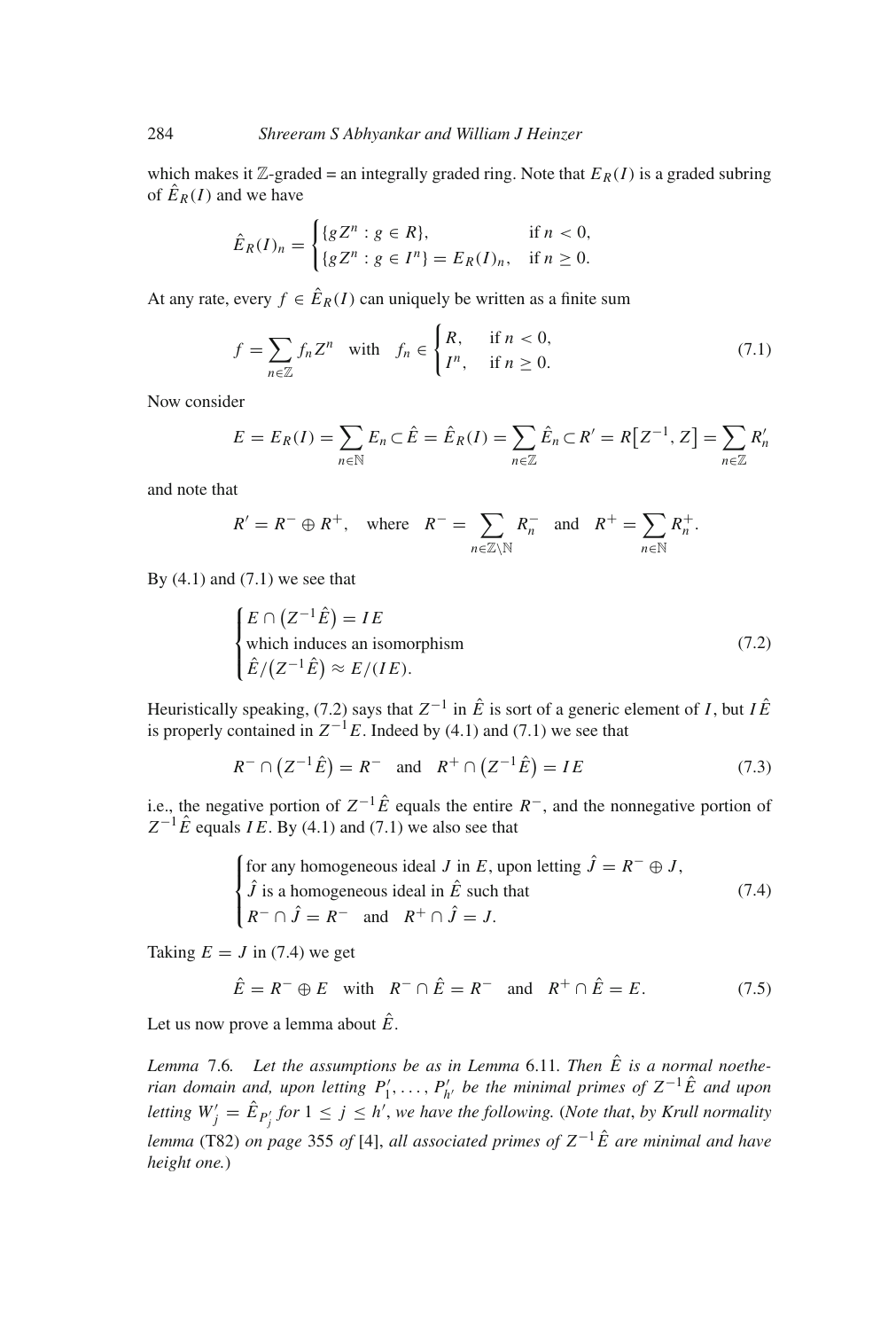(I) *Upon letting M' be the multiplicative set*  $\{1, Z^{-1}, Z^{-2}, \ldots\}$  *in*  $\hat{E}$  we have

$$
\hat{E}_{M'} = R\big[Z^{-1}, Z\big] \quad \text{and hence} \quad \hat{E} = R\big[Z^{-1}, Z\big] \cap W_1' \cap \dots \cap W_{h'}'.
$$

(II)  $h = h'$  *and, after a suitable (obviously unique) relabelling, for*  $1 \le j \le h$  *we have* 

$$
P_j' = \hat{P}_j^* \quad and \quad W_j' = W_j.
$$

*Proof.* The Krull normality lemma (T82) on page 355 of [4] gives us (I). Since  $P'_1, \ldots, P'_{h'}$  are the minimal primes of  $Z^{-1}\hat{E}$  in  $\hat{E}$  and  $P_1^*, \ldots, P_h^*$  are the minimal primes of *IE* in  $\hat{E}$ , by (7.2) and (7.4) we see that  $h' = h$  and after a suitable relabelling we have  $P'_j = \hat{P}_j^*$  for  $1 \le j \le h$ . Now, since  $\hat{E}_{P'_j} = W'_j$  and  $\hat{E} \subset E_{P_j^*} = W_j$ , we get  $W'_j = W_j$ for  $1 \leq j \leq h$ .

*Remark* 7.6*a*. The purport of Lemma 7.6 is that we can either first get the  $P'_j$  and the  $W'_j$  and then obtain  $W_j$  and  $P_j^*$  satisfying (6.11), or we can first do (6.11) and then get hold of the  $P'_j$  and the  $W'_j$  belonging to  $\hat{E}$  by tacking on the negative piece  $R^-$ . The ideal  $Z^{-1}\hat{E}$  contains  $R^{-}$  and is hence quite powerful.

#### **8. Dicriticals of two dimensional regular local domains**

We are now ready to reap the harvest from the work done in the previous sections.

Let *R* be a *d*-dimensional local domain with quotient field *L*, let *I* be a nonzero ideal in *R* with  $I \subset M = M(R)$ , let *Z* be an indeterminate over the quotient field *L* of *R*, and let

 $E = E_R(I) = R[IZ]$  = the Rees ring of *I* relative to *R* with variable *Z*.

Let

$$
\mathfrak{D}(R, I) = \left(\mathfrak{W}(R, I)\_1^{\Delta}\right)^{\mathfrak{N}} = \text{the set of all directional divisors of } I \text{ in } R.
$$

From Definition–Observation 6.12(III) recall that  $\mathfrak{D}(R, I)$  is a finite set of DVRs; upon letting  $V_1, \ldots, V_h$  to be all the distinct members of  $\mathfrak{D}(R, J)$ , and upon letting  $W_1, \ldots, W_h$ be their respective  $(R, I)$ -extensions to  $L(Z)$ , we have that  $W_1, \ldots, W_h$  are distinct DVRs with  $E \subset W_j$  for  $1 \leq j \leq h$ ; for the definition of  $(R, I)$ -extension see the second paragraph of §6; note that if *I* is *M*-primary then  $h > 0$ . Let

$$
P_j^* = E \cap M(W_j) \in \text{spec}(E) \quad \text{for} \quad 1 \le j \le h
$$

and let

$$
\Lambda' = \{ j : 1 \le j \le h \quad \text{and} \quad \text{dpt}_E P_j^* = d \}.
$$

**Theorem 8.1.** *Assuming that R is a d-dimensional normal local domain and I is a nonzero normal M-primary ideal in R*, *we have the following*:

(I)  $P_1^*, \ldots, P_h^*$  *are all the distinct members of*  $\text{nvspec}_E(ME)$  *and we have* 

$$
ht_E P_1^* = \cdots = ht_E P_h^* = 1
$$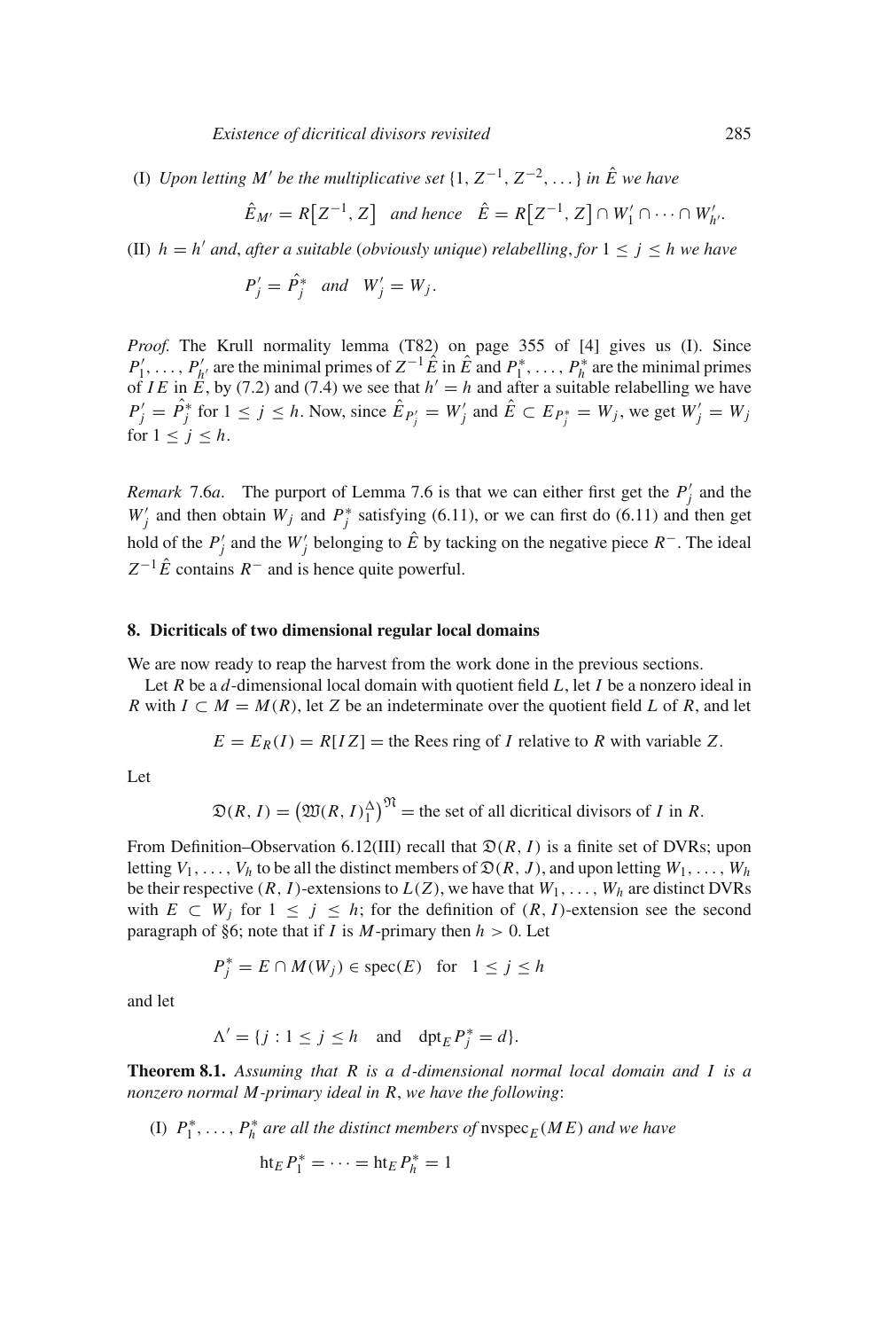*and*

$$
\max\big(\mathrm{dpt}_E P_1^*,\ldots,\mathrm{dpt}_E P_h^*\big)=d=\dim(E)-1.
$$

(II) *Given any*  $j \in \{1, ..., h\}$  *and any*  $x \in I$  *we have* 

 $V_j(x) = V_j(I) \Leftrightarrow xZ \notin P_j^*$ .

- (III) *If*  $x_1, \ldots, x_d$  *are elements in I such that*  $(x_1, \ldots, x_d)$ *R is a reduction of I then for*  $1 \leq i \leq d$  *we have*  $V_j(x_i) = V_j(I)$  *for all*  $j \in \Lambda'$ *.*
- (IV) If  $d = 1$ , then  $h = 1$  and  $\Lambda' = \{1\}$ . If  $d = 2$ , then  $\Lambda' = \{1, \ldots, h\}$ .
- (V) If  $d = 1$ , then for any  $x_1 \in I$  we have that

$$
V_1(x) = V_1(I) \Leftrightarrow x_1 R \text{ is a reduction of } I.
$$

- (VI) *Given any*  $r \in \mathbb{N}_+$ , *there exist elements*  $x_1, \ldots, x_d$  *in*  $I^{rs}$  *for some*  $s \in \mathbb{N}_+$  *such that, for every*  $t \in \mathbb{N}_+$ *,*  $(x_1^t, \ldots, x_d^t)R$  *is a reduction of*  $I^{rst}$ *.*
- (VII) *If*  $r \in \mathbb{N}_+$  *and*  $x_1 \in I^r$  *are such that*  $V_j(x_1) = V_j(I^r)$  *for all*  $j \in \Lambda'$  *then there exist elements*  $x_2, \ldots, x_d$  *in I<sup>rs</sup> for some*  $s \in \mathbb{N}_+$  *such that, for every*  $t \in \mathbb{N}_+$ ,  $(x_1^{st}, x_2^t, \ldots, x_d^t)$ *R* is a reduction of  $I^{rst}$ *.*
- (VIII) *Given any r*  $\in \mathbb{N}_+$ , *there exist*  $s \in \mathbb{N}_+$  *and*  $x_1 \in I^{rs}$  *such that*  $V_i(x_1) = V_i(I^{rs})$ *for all*  $j \in \Lambda'$ *.* 
	- (IX) If  $R/M$  is infinite then there exist elements  $x_1, \ldots, x_d$  in I such that  $(x_1, \ldots, x_d)R$ *is a reduction of I .*
	- $(X)$  *If*  $R/M$  is infinite and  $x_1 \in I$  is such that  $V_i(x_1) = V_i(I)$  for all  $j \in \Lambda'$  then there *exist elements*  $x_2, \ldots, x_d$  *in I such that*  $(x_1, \ldots, x_d)R$  *is a reduction of I.*
	- (XI) *Given any*  $j \in \{1, ..., h\}$  *there exists*  $x'_j \in I$  *such that*  $V_j(x'_j) = V_j(I)$ *. If*  $R/M$  *is infinite then there exists*  $x_1 \in I$  *such that*  $V_i(x_1) = V_i(I)$  *for*  $1 \leq j \leq h$ *.*

*Proof.* By Definition–Observation 6.12 and Lemmas 6.13 and 6.14, we are done.

*Remark* 8.1*a*. The form ring  $F_R(I)$  was used as a tool in proving Theorems 8.1 and 8.2 but does not explicitly appear in their statements. Similarly, the Rees ring  $E_R(I)$  was used as a tool in proving these theorems and does appear in their statements, but it is not referred to in parts  $(V)$ ,  $(VI)$ ,  $(IX)$ ,  $(X)$ ,  $(XI)$  of Theorem 8.1 and in parts  $(V)$ – $(XI)$  of Theorem 8.2 below; in this list we can include part (VII) of Theorem 8.1 by changing the phrase "for all  $j \in \Lambda'$  then" by the phrase "for  $1 \le j \le h$  then".

**Theorem 8.2.** *Either assume that R is a two dimensional regular local domain and I is a complete M-primary ideal in R, or assume that R is a two dimensional normal local domain and I is a normal M-primary ideal in R. Then we have the following*:

(I)  $P_1^*, \ldots, P_h^*$  *are all the distinct members of*  $\text{nspec}_E(ME)$  *and we have* 

 $\operatorname{ht}_E P_1^* = \cdots = \operatorname{ht}_E P_h^* = 1.$ 

(II) *Given any*  $j \in \{1, ..., h\}$  *and any*  $x \in I$  *we have* 

$$
V_j(x) = V_j(I) \Leftrightarrow xZ \notin P_j^*.
$$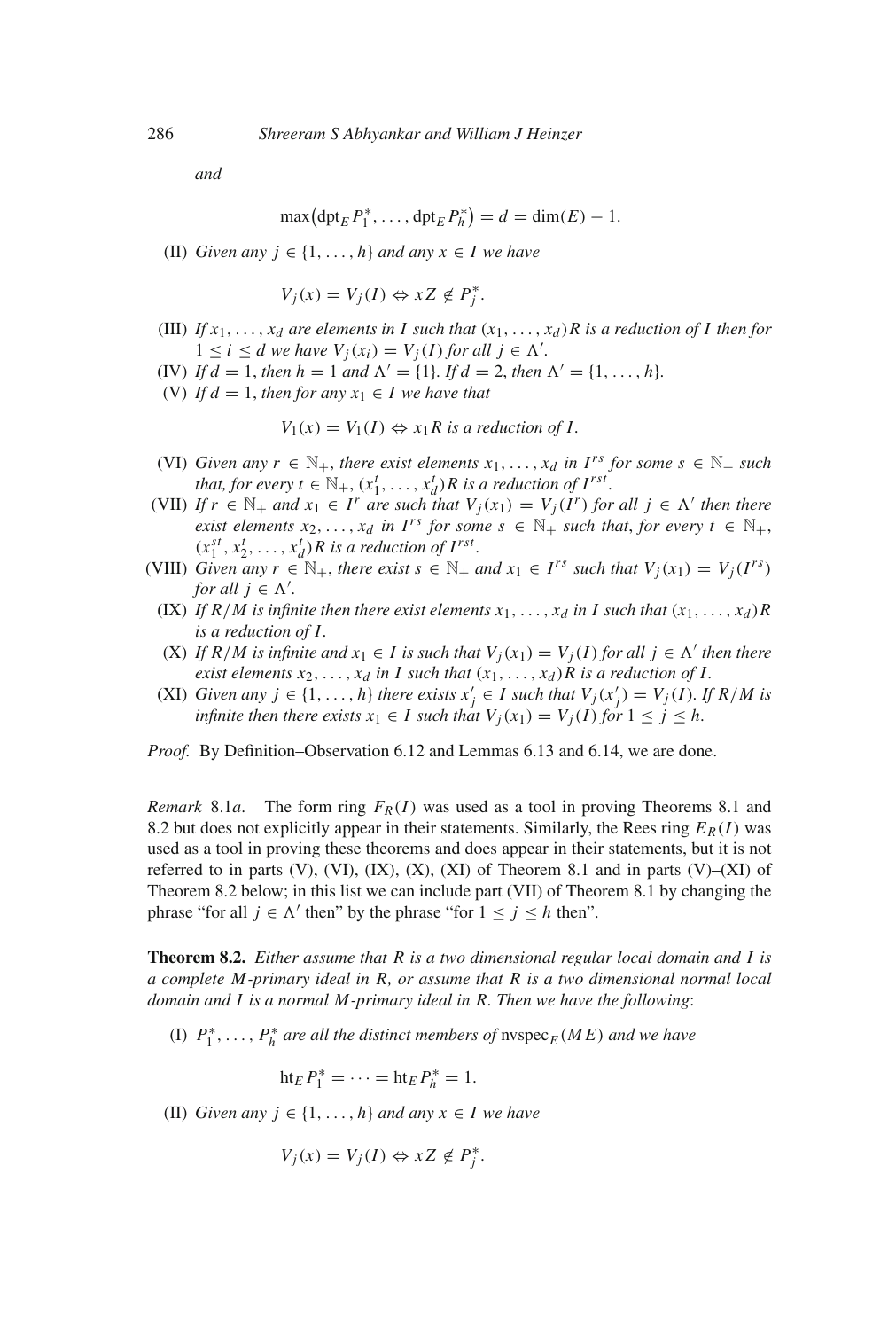- (III) *If*  $x_1, x_2$  *are elements in I such that*  $(x_1, x_2)$ *R is a reduction of I then for*  $1 \le i \le 2$ *and*  $1 \leq j \leq h$  *we have*  $V_i(x_i) = V_i(I)$ *.*
- (IV) *We have*

$$
\operatorname{dpt}_E P_1^* = \cdots = \operatorname{dpt}_E P_h^* = 2.
$$

- (V) *We have* dim( $E$ ) = 3.
- *(VI)* Given any  $r \in \mathbb{N}_+$ , there exist elements  $x_1, x_2$  in  $I^{rs}$  for some  $s \in \mathbb{N}_+$  such that, *for every t*  $\in$   $\mathbb{N}_+$ ,  $(x_1^t, x_2^t)$ *R is a reduction of I<sup>rst</sup>.*
- (VII) If  $r \in \mathbb{N}_+$  and  $x_1 \in I^r$  are such that  $V_i(x_1) = V_i(I^r)$  for  $1 \leq j \leq h$  then there *exists*  $x_2 \in I^{rs}$  *for some*  $s \in \mathbb{N}_+$  *such that, for every*  $t \in \mathbb{N}_+$ ,  $(x_1^{st}, x_2^t)R$  *is a reduction of Irst .*
- (VIII) *Given any r*  $\in \mathbb{N}_+$ *, there exist s*  $\in \mathbb{N}_+$  *and*  $x_1 \in I^{rs}$  *such that*  $V_i(x_1) = V_i(I^{rs})$ *for*  $1 \leq j \leq h$ .
	- (IX) If  $R/M$  is infinite then there exist elements  $x_1, x_2$  in I such that  $(x_1, x_2)R$  is a *reduction of I .*
	- (X) If  $R/M$  is infinite and  $x_1 \in I$  is such that  $V_i(x_1) = V_i(I)$  for  $1 \leq j \leq h$  then *there exists*  $x_2 \in I$  *such that*  $(x_1, x_2)R$  *is a reduction of I*.
	- (XI) *Given any*  $j \in \{1, ..., h\}$  *there exists*  $x'_j \in I$  *such that*  $V_j(x'_j) = V_j(I)$ *. If*  $R/M$  *is infinite then there exists*  $x_1 \in I$  *such that*  $V_i(x_1) = V_i(I)$  *for*  $1 \leq j \leq h$ *.*

*Proof.* Zariski's theorem (2 ) on page 385 of Volume II of [22] tells us that if *R* is a two dimensional regular local domain then every complete *M*-primary ideal in *R* is a normal ideal in *R*. Consequently by Theorem 8.1, we are done.

*Remark* 8.2*a.* Proposition (3.5) of [11] says the following:

(†) Assume that *R* is a two dimensional regular local domain. For any *V*, *W* in  $D(R)^{\Delta}$ let  $c(R, V, W) = \text{ord}_V \zeta_R(W)$ , i.e.,  $c(R, V, W) = \min \{ \text{ord}_V \theta : \theta \in \zeta_R(W) \}$ . Let *J* be a special primary pencil at *R* and assume that  $J = (a, b)R$  where  $b = \eta^m$ with  $\eta \in M(R) \setminus M(R)^2$  and  $m \in \mathbb{N}_+$ . Let  $\mathfrak{D}(R, J) = U$ . Then clearly there exists  $n(W) \in \mathbb{N}_+$  for all  $W \in U$  such that

$$
I = \prod_{W \in U} \zeta_R(W)^{n(W)} \tag{•}
$$

is the integral closure of *J* in *R*, and hence

$$
m \text{ ord}_V \eta = \sum_{W \in U} n(W)c(R, V, W) \text{ for all } V \in U.
$$
 (•)

As said in the Introductory Note  $(3.5)(0)$  of [11], the proof of  $(†)$  is contained in its statement. Now by Theorem 8.2 we get the converse of (†) stated below.

- ( $\ddagger$ ) Assume that *R* is a two dimensional regular local domain. For any *V*, *W* in  $D(R)^{\Delta}$ let  $c(R, V, W) = \text{ord}_V \zeta_R(W)$ , i.e.,  $c(R, V, W) = \min \{ \text{ord}_V \theta : \theta \in \zeta_R(W) \}$ . Given any nonempty finite  $U \subset D(R)^{\Delta}$ , let *I* be the complete *M*-primary ideal in *R* given by  $(\bullet)$  with  $n(W) \in \mathbb{N}_+$ . Then we have the following:
	- (1) There exists  $b \in I^s$  for some  $s \in \mathbb{N}_+$  such that for all  $V \in U$  we have  $V(b) =$ *V*(*I*<sup>*s*</sup>); given any such *b* and *s*, their exists  $a \in I^{st}$  for some  $t \in \mathbb{N}_+$  such that the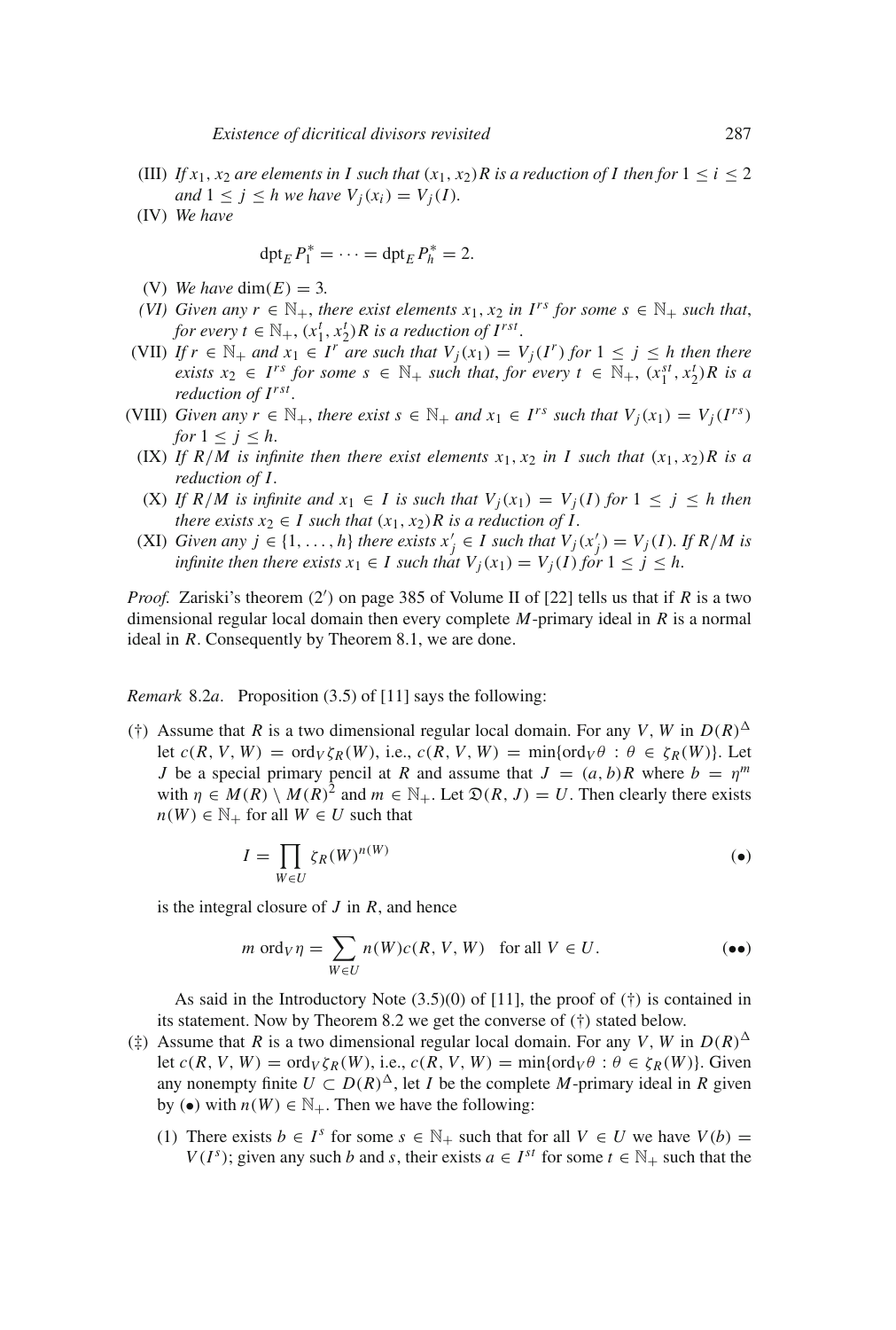pencil  $J = (a, b^t)R$  is a reduction of  $I^{st}$ . Moreover, if  $R/M$  is infinite then we can take  $s = t = 1$ .

(2) If  $b = \eta^m$  with  $\eta \in M(R) \setminus M(R)^2$  and  $m \in \mathbb{N}_+$  are such that (••) is satisfied, then there exists  $a \in I^t$  for some  $t \in \mathbb{N}_+$  such that the special pencil  $J = (a, b^t)R$ is a reduction of  $I^t$ . Moreover, if  $R/M$  is infinite then we can take  $t = 1$ .

*Example* 8.3*.* We can ask the question: if *R* is a two dimensional normal local domain, then what is the cardinality of  $\mathfrak{D}(R, M)$ ? The answer is that it can be any preassigned positive integer *n*. To see this let *K* be a field and consider the polynomial

$$
g(X, Y, Z) = Zm - f1(X, Y) \dots fn(X, Y) \in K[X, Y, Z],
$$

where  $m > n > 0$  are integers such that *m* is nondivisible by the characteristic of K, and  $f_1(X, Y)$ , ...,  $f_n(X, Y)$  are pairwise coprime homogeneous linear polynomials; for instance  $g(X, Y, Z) = Z^3 - XY$ . Clearly  $g = g(X, Y, Z)$  is irreducible in the polynomial ring  $B = K[X, Y, Z]$ . Let

$$
\phi: B \to B/gB = A = K[x, y, z]
$$

be the residue class epimorphism where we have identified *K* with  $\phi(K)$  and we have let  $x = \phi(X)$ ,  $y = \phi(Y)$ ,  $z = \phi(Z)$ . Upon letting  $R = A_{(x,y,z)}$  it can easily be seen that *R* is a two dimensional normal local domain with coefficient field *K* and maximal ideal  $M = M(R) = (x, y, z)R$ . We claim that now  $\mathfrak{D}(R, M)$  has exactly *n* elements. Geometrically speaking, a section of the tangent cone of the surface  $g = 0$  at  $(0, 0, 0)$ consists of *n* lines  $f_1(X, Y) = 0, \ldots, f_n(X, Y) = 0$  in the  $(X, Y)$ -plane passing through  $(0, 0)$ , and they give rise to *n* elements of  $\mathfrak{D}(R, M)$ . Algebraically it can be showed that  $\mathfrak{D}(R, M)$  has exactly *n* elements thus. Let

$$
A' = R[x', y'], \text{ where } x' = x/z \text{ and } y' = y/z.
$$

Now

$$
z^{m-n} - f_1(x', y') \dots f_n(x', y') = 0
$$

and hence, upon letting  $P_i = (z, f_i(x', y'))A'$  for  $1 \le i \le n$ , we see that  $P_1, \ldots, P_n$  are exactly all the distinct height-one prime ideals in *A'* which contain  $MA' = zA'$  and the localizations of *A'* at them are exactly all the distinct members of  $\mathfrak{D}(R, M)$ .

*Remark* 8.3*a.* Turning to a two dimensional regular local domain, let us cite some of the things that have been achieved.

- (1) In the joint paper of Abhyankar and Heinzer [13], the following existence theorem of dicritical divisors is proved: Let *R* be a two dimensional regular local domain with quotient field *L*. Let *U* be any finite set of prime divisors of *R*. Then there exists  $z \in L^{\times}$  such that  $\mathfrak{D}(R, z) = U$ . Moreover, if the field  $R/M(R)$  is infinite then there exists  $z \in L^{\times}$  such that  $\mathfrak{D}(R, z)^{\sharp} = \mathfrak{D}(R, z)^{\flat} = \mathfrak{D}(R, z) = U$ .
- (2) In the joint paper of Abhyankar and Luengo [14], the following fundamental theorem of special pencils is proved: Let *R* be a two dimensional regular local domain with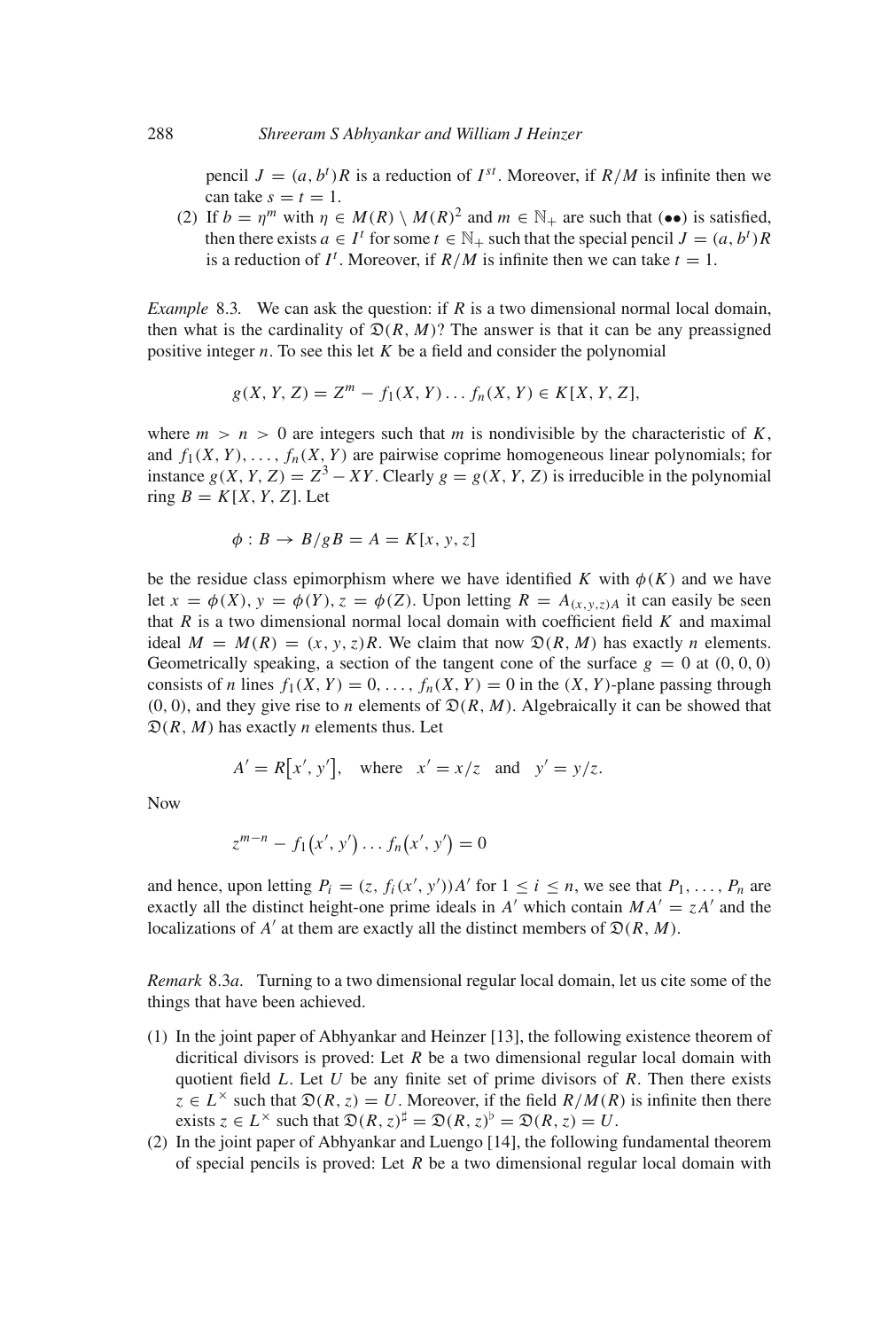quotient field *L*. Let  $z \in L^{\times}$  be such that *z* generates a special pencil at *R*. Then *z* generates a polynomial pencil in *R*.

- (3) In Notes  $(3.5)(I)$ – $(3.5)(IV)$  of [11], concrete examples are given to illustrate the above Remark 8.2a.
- (4) In Propositions (4.1)–(4.3) of [10] and Propositions (3.1)–(3.4) of [11], the sets

$$
\mathfrak{B}(R, J)^{\sharp} \subset \mathfrak{B}(R, J)^{\flat} \subset \mathfrak{B}(R, J) \subset \mathfrak{Q}(R, J) \subset \mathcal{Q}(R)
$$

of a special pencil *J* in a two dimensional regular local domain *R*, mentioned at the end of §5, are studied.

#### **9. Dicriticals of higher dimensional local domains**

Lemmas 6.11, 6.13 and 6.14 of §6 together with Theorem 8.1 of §8 constitute the initiation of the higher dimensional dicritical theory mentioned in the Introduction. Here is a scheme of how this is expected to be used in attacking the higher dimensional Jacobian conjecture; for a recent work on this conjecture, see [5–7].

Geometrically speaking, the possible relationship between dicritical divisors and the Jacobian conjecture which is to be exploited may be described thus. A polynomial map from  $\mathbb{C}^n$  to  $\mathbb{C}^n$  is given by

$$
Y_1 = f_1(X_1, ..., X_n), ..., Y_n = f_n(X_1, ..., X_n),
$$

where  $X_1, \ldots, X_n$  are coordinates in the source  $\mathbb{C}^n$  and  $Y_1, \ldots, Y_n$  are coordinates in the target  $\mathbb{C}^n$ . For  $1 \leq j \leq n$  we have the polynomial map

$$
f_j(X_1,\ldots,X_n): \mathbb{C}^n \to \mathbb{C}^1.
$$

Going over to projective spaces we get the corresponding rational map

$$
\phi_j(X_1,\ldots,X_n):\mathbb{P}^n\to\mathbb{P}^1.
$$

Let  $Z_1, \ldots, Z_n$  be local coordinates at a point  $\pi \in \mathbb{P}^n \setminus \mathbb{C}^n$  and let R be the local ring of  $\pi$  on  $\mathbb{P}^n$ . Then *R* is an *n*-dimensional regular local domain with maximal ideal  $M =$  $M(R) = (Z_1, \ldots, Z_n)R$  and

$$
\phi(X_1,\ldots,X_n)=\frac{a_j(Z_1,\ldots,Z_n)}{b_j(Z_1,\ldots,Z_n)}
$$

with

$$
a_j = a_j(Z_1, ..., Z_n)
$$
 and  $b_j = b_j(Z_1, ..., Z_n)$  in  $\mathbb{C}[Z_1, ..., Z_n]$ .

We get a pencil  $I_i = (a_i, b_i)R$  in *R* and we can consider the dicritical set  $\mathfrak{D}(R, I_i)$ . Let us call the *n*-tuple  $(f_1, \ldots, f_n)$  a Jacobian *n*-tuple if the Jacobian of  $f_1, \ldots, f_n$  with respect to  $X_1, \ldots, X_n$  is a nonzero constant, and let us call it an automorphic *n*-tuple if  $\mathbb{C}[f_1,\ldots,f_n] = \mathbb{C}[X_1,\ldots,X_n]$ . The chain rule tells us that every automorphic *n*-tuple is a Jacobian *n*-tuple. The Jacobian conjecture predicts that every Jacobian *n*-tuple is an automorphic *n*-tuple. It is plausible that if  $(f_1, \ldots, f_n)$  is a Jacobian *n*-tuple then the dicritical sets  $\mathfrak{D}(R, I_j)_{1 \leq j \leq n}$  are somehow related to each other and this may help us to prove that  $(f_1, \ldots, f_n)$  is an automorphic *n*-tuple.